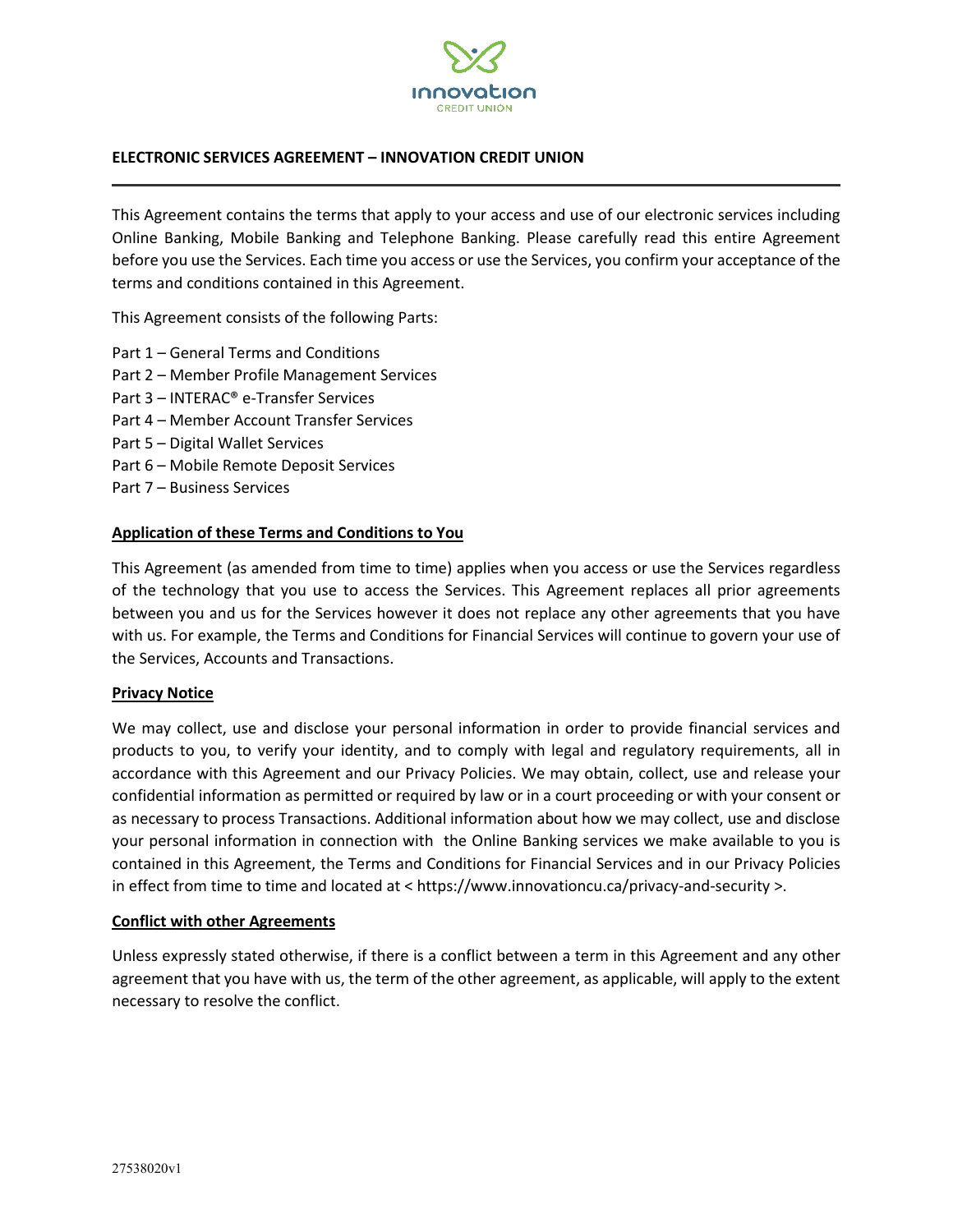### **PART 1 – GENERAL TERMS AND CONDITIONS**

#### **Definitions**

The following terms will have the following meanings in this Agreement:

"**Account**" means any available account held with us that you may access using the Services;

"**Agreement**" means this Electronic Services Agreement, as amended from time to time;

"**Application**" means a software application or other computer software product that we may offer to access the Services using certain Electronic Devices;

"**Electronic Device**" means a personal computer, cell phone, smart phone, telephone, mobile device, wireless device, tablet or any other electronic device that we allow you to use to access the Services;

"**including**" means including but not limited to;

"**Online Banking**" means the online banking service that we offer, and includes access through Mobile Banking;

"**Privacy Policies**" means our Privacy Policies in effect from time to time and located at < <https://www.innovationcu.ca/privacy-and-security> >.

"**Mobile Banking**" means any website or mobile application that is specifically designed by us (or by a third-party service provider) which is used to access Online Banking through an Electronic Device;

"**Password**" means a confidential personal access code comprised of a combination of numbers, letters and/or symbols that you select, or that is provided to you by us, for your sole use to identify yourself that you must provide to access the Services;

"**Services**" means any product, feature or service that we provide through Online Banking or Telephone Banking which can be accessed through an Electronic Device;

"**Telephone Banking**" means our interactive voice response telephone banking service (if this service is offered by us);

"**Terms and Conditions for Financial Services**" means the agreement(s) for operation of an Account;

"**Third Party**" means any person, firm, corporation, association, organization or entity (other than you or us);

"**Third Party Services**" means any products or services of a Third Party that you can access through the Services;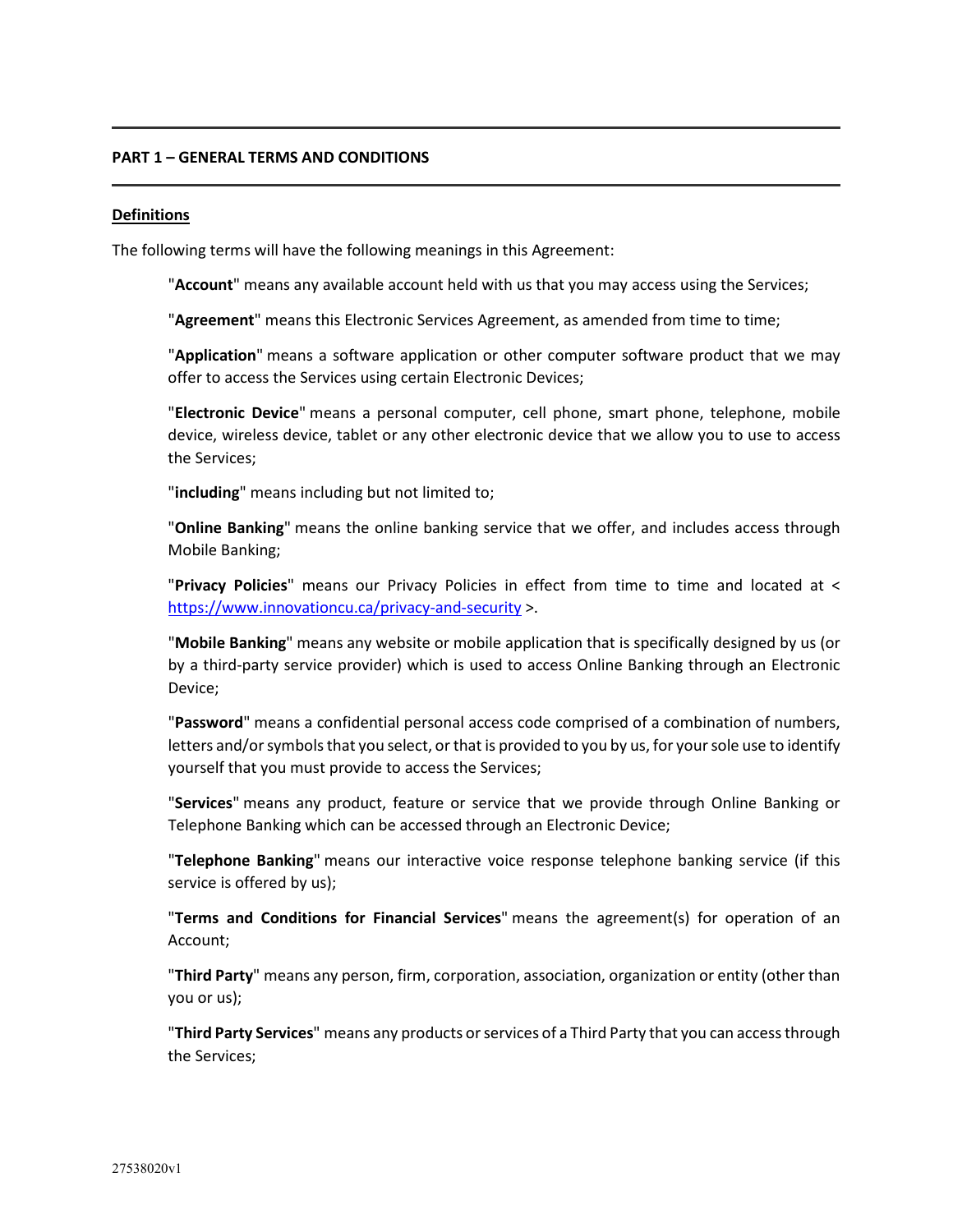"**Transaction**" means (i) transactions with respect to an Account that we may permit through the Services; (ii) applications for investments, loans and other types of credit that we permit through the Services; and (iii) other transactions, services or information that we make available from time to time through the Services;

"**Unsanctioned Aggregation Service**" means an online account aggregation or personal financial management service that retrieves, consolidates, organizes and presents your accounts for the purpose of allowing you to view your accounts with an Unsanctioned Aggregator in a single location. An Unsanctioned Aggregation Service does not include a personal financial management and account aggregation feature or service that we may offer through Online Banking.

"**Unsanctioned Aggregator**" means a Third Party who provides an Unsanctioned Aggregation Service. An Unsanctioned Aggregator does not include a Third Party that we retain to assist us in providing a personal financial management or account aggregate feature that we may offer through Online Banking.

"**Username**" means for Online Banking, either your Credit Union debit card number or a combination of numbers and/or letters that we may allow you to select. You must provide your Username with your Password to access Online Banking;

"**we**", "**us**", "**our**" and "**Credit Union**" means Innovation Credit Union; and

"**you**", "**your**" and "**Account Holder**" means the person who is enrolled to access the Services, and includes reference to that person's authorized representative, as the case may be.

# **Use of Services and Instructions**

- You must use your Username and Password to access the Services. You agree not to access or use the Services for illegal, fraudulent, malicious or defamatory purposes or to do anything that could undermine the security, integrity, effectiveness or connectivity of the Services.
- You agree to access Online Banking on a regular basis to ensure you have access and occasion to review all Online Banking features, functionality, content or information.
- You acknowledge that you may not have access to all Online Banking features, functionality, content or information at all times, and Online Banking may not be available for use outside Canada. Additional roaming charges or other costs or charges may apply in respect of using Mobile Banking.
- You also agree that there may be terms and conditions that are displayed only when you click on information icons or links within Online Banking. You must review and accept these additional terms and if you use Online Banking, and you agree that those terms and conditions also apply to your use of Online Banking.
- You authorize us to accept and you agree to be responsible for any instruction made through or in respect of the Services, including an instruction to perform a Transaction, that is given by you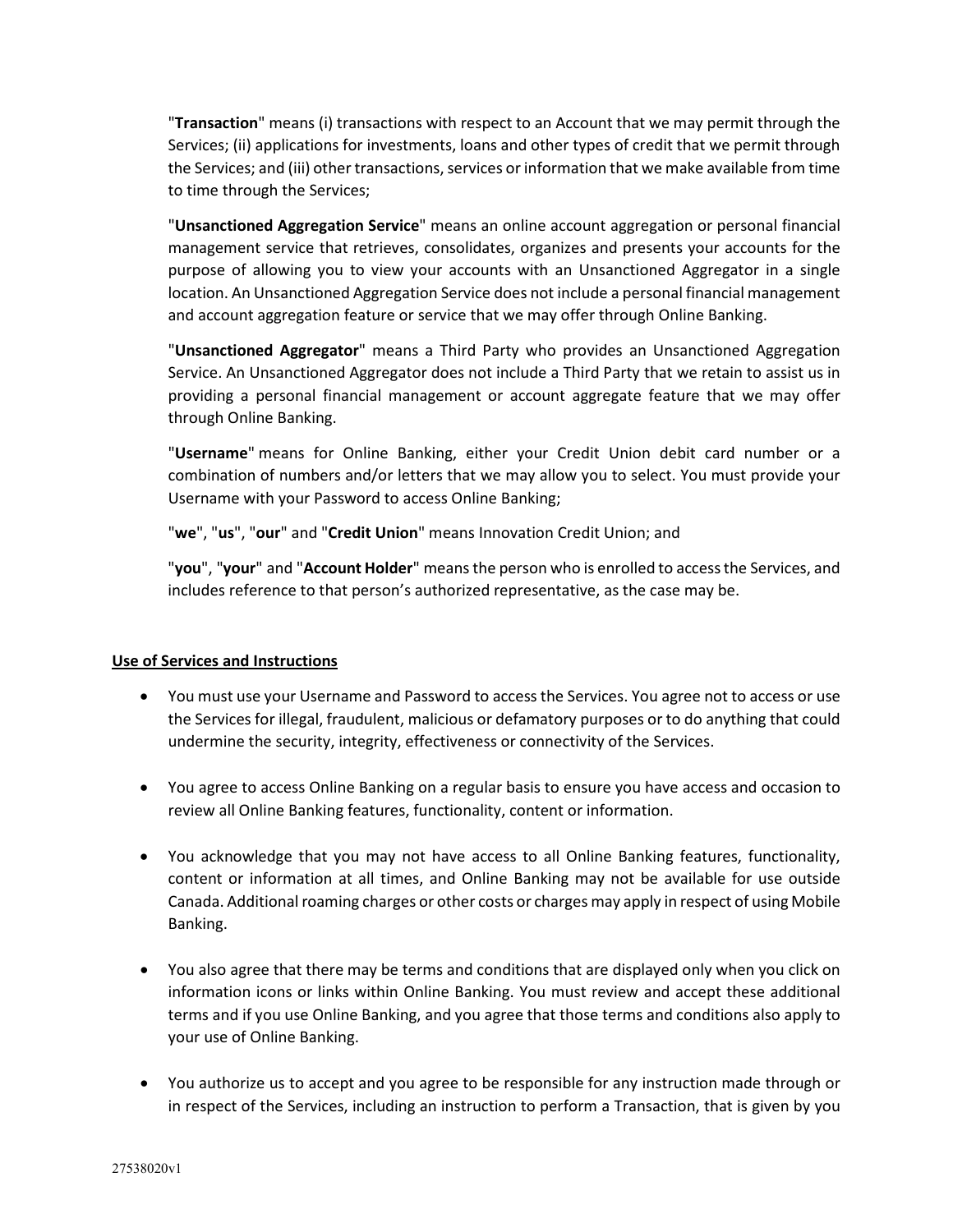or claimed to be given by you. This includes any communications or instructions that we receive from you by electronic means (including instructions that we receive by computer, telephone, smart phone, internet or email), regardless of whether or not it actually came from you. Any instruction or communication that we receive from you by electronic means will be considered to be signed and delivered to us in writing by you.

• You also agree that we may decline to act on an instruction if we suspect the instructions are not coming from you, if the instructions are incomplete, unclear, or if the instructions are provided for an improper or illegal purpose. We may retain records of the instructions that are provided to us in connection with your use of the Services.

### **Passwords and Electronic Device Security**

- You agree to always keep your Password strictly confidential. You must not disclose your Password to anyone. Your Password must be unique and not easily obtained or guessed by others by, for example, reviewing your social media accounts.
- The security of your information depends on you using reasonable security practices when accessing the Services, including when accessing the Services through an Electronic Device. You agree that when using the Services you will take all steps that are necessary to make sure that you do not reveal any confidential information to anyone other than for the purpose of the Transaction. This includes making sure that other people cannot see the screen or keypad on your Electronic Device or cannot hear your call, as applicable. It also includes signing out after each Online Banking session and not leaving your Electronic Device unattended while logged into Online Banking and taking reasonable steps to protect your Electronic Device against theft.
- You also agree to use and maintain further reasonable security measures which include implementing security features on your Electronic Device, such as passcodes or biometric substitutes for a passcodes (e.g. fingerprint or face scan), that are designed to prevent unauthorized access to and use of your Electronic Device; and ensuring the Electronic Device that you use to access the Services has an up-to-date anti-virus program, anti-spyware program and firewall installed (if any such measures are available for your Electronic Device).
- You agree not to use public or shared computers or open access/unprotected WiFi to access or conduct Online Banking. You acknowledge that using public or shared computers or other Electronic Devices through an open access/unprotected WiFi creates a risk of interception of your confidential information and may allow others to impersonate you in giving instructions and conducting Transactions on your Account(s). You will be responsible for any breach of your confidential information or other loss which arises as a result of such use.
- If you suspect or become aware that there has been misuse or unauthorized use of your Password or if you know or think that someone may know your Password, you must change your Password immediately and you must notify us immediately. To notify us you must contact your local branch. Our records of notification will be deemed to be correct.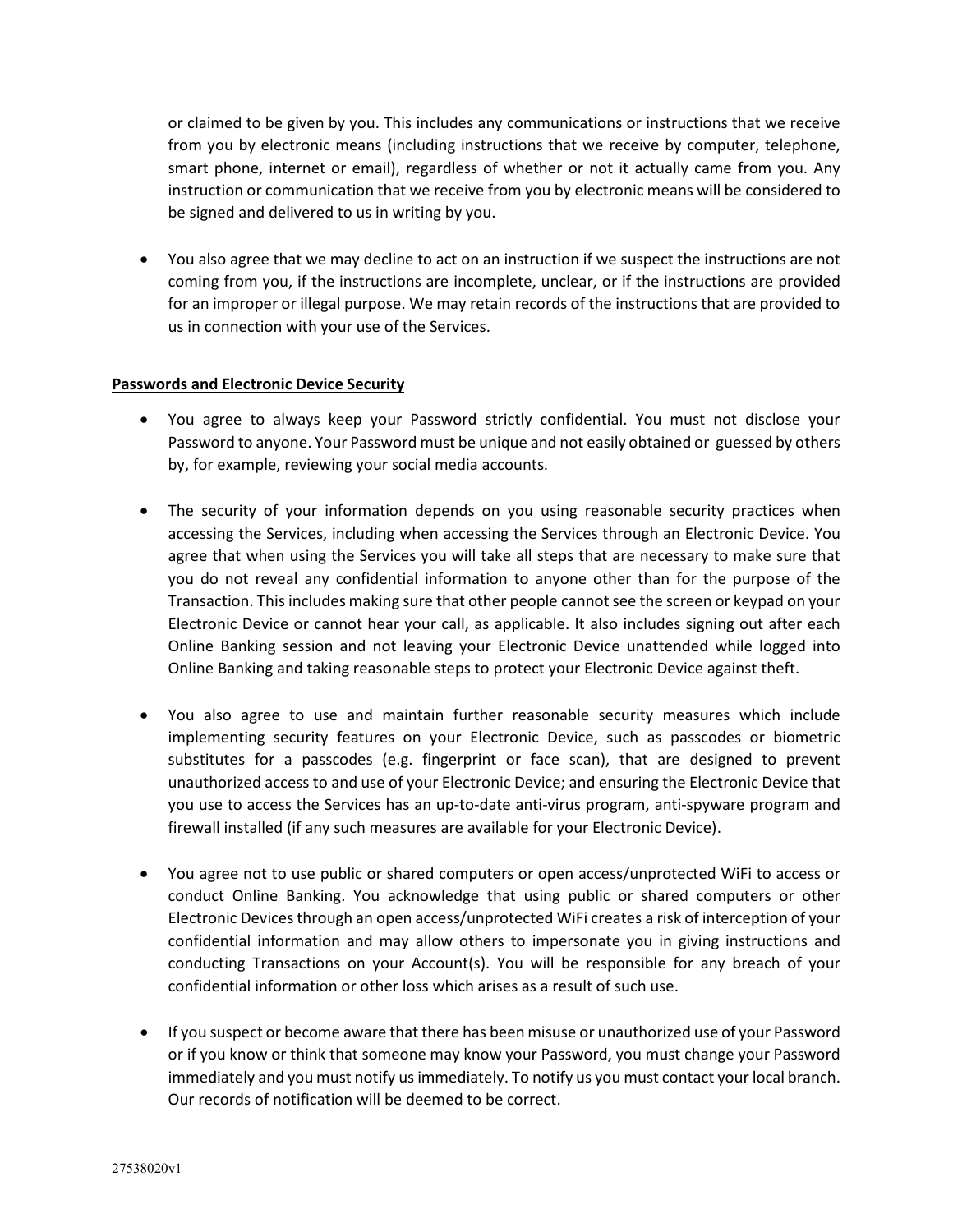• If you choose to share your Password with an Unsanctioned Aggregator you acknowledge and agree that (i) we will not help the Unsanctioned Aggregator in any way and will not be responsible for the information retrieved by the Unsanctioned Aggregator; (ii) we will not be responsible to you for any losses that may result from you sharing your Password or using the Unsanctioned Aggregation Service; (iii) you are responsible to review the security and privacy standards of the Unsanctioned Aggregator and to determine what your liability will be in connection with the Unsanctioned Aggregation Service; (iv) you will change your Password immediately when you end the Unsanctioned Aggregation Service; and (v) we have the right to prevent Unsanctioned Aggregators from accessing your Accounts.

# **Transaction Processing and Authorization**

- You irrevocably authorize and direct us to debit or credit, as the case may be, the amount of any Transaction to the Account designated by you at the time of the Transaction, in accordance with our normal practices and the Terms and Conditions for Financial Services. Any Transaction performed by you (or by any person with or without your consent) will have the same legal effect as if it was a written instruction that you have signed and delivered to us.
- You agree that we have no obligation to reverse a Transaction once we have received instructions from you (or someone purporting to be you) to process the Transaction. We may revoke or cancel a post-dated Transaction if we receive instructions from you to that effect prior to the date that the Transaction is scheduled to occur however we have no obligation to do so.
- You are responsible to know what requirements need to be met in order to complete a Transaction and to ensure that there is sufficient time for a Transaction to be processed (particularly if you need a Transaction to be completed by a certain date). If you use the Services to make bill payments: (a) you are responsible to ensure that the billing information you provide to us is accurate and up-to-date, and (b) if you give an instruction (including a scheduled payment instruction to make a payment from an Account), you acknowledge that the payment may not be received by the recipient on the date of the instruction or the date the funds were withdrawn from your Account.
- If you are transferring funds as part of a Transaction, you are responsible for ensuring that there are sufficient funds in your account to complete the transfer. If you use a recurring payment feature as part of the Services, you agree that such feature may only attempt to make the recurring payment once.
- You agree that Transactions will not be permitted on an Account on which more than one signature is required to authorize a Transaction, unless we have received prior authorization in writing from all signatories. You also agree that if you are a joint holder of an Account, then you and each other joint holder of that Account will be jointly and severally liable for all obligations under this Agreement and for all Transactions performed using the Services with respect to that Account.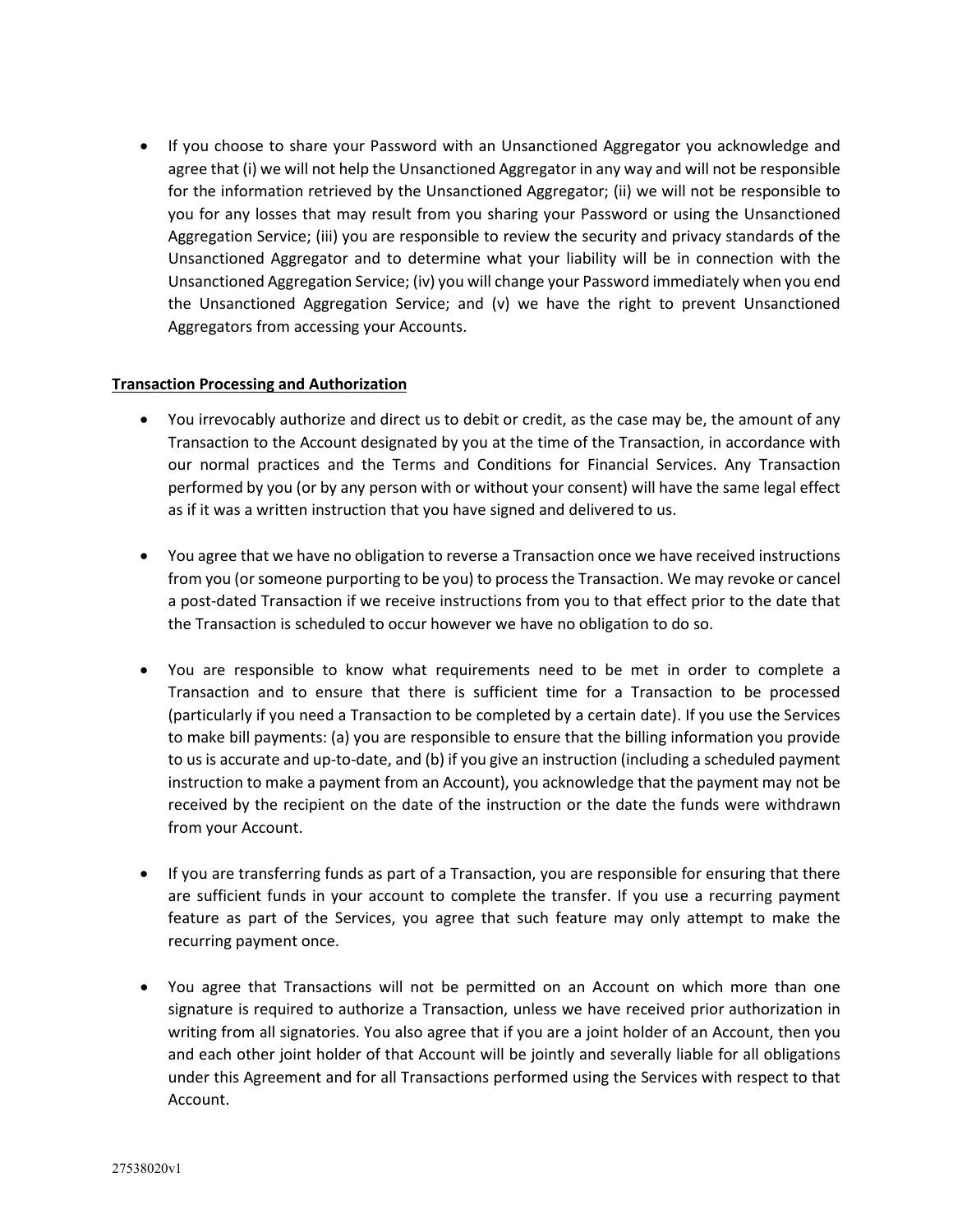### **Transaction Verification and Records**

- All Transactions are subject to verification and acceptance by us. If we do not accept the Transaction it will be reversed. We may verify the Transaction after you authorize the Transaction which may affect the Transaction date.
- You acknowledge that we may decline or delay acting on a Transaction for any reason including, for example, if the instructions we receive are incomplete or cannot be carried out due to insufficient funds or otherwise. We will not be liable if we decline or delay acting on a Transaction in these situations.
- Our records of all Transactions will be deemed to be correct, and will be conclusive and binding upon you. If you believe our records contain an error or omission, you must give written notice of the suspected error or omission to us within the time provided in the Terms and Conditions for Financial Services.

# **Fees for Transactions and Services**

• We may establish service fees or other charges for use of the Services and you agree to pay any such service fees or charges. These services fees or charges for the Services are in addition to any other services fees or charges that may apply to an Account. You authorize us to deduct services fees or charges for the Services from your Account(s). We will provide you with at least 30 days' prior notice of any changes to the service fees or charges for the services.

# **Availability of Services and Changes**

• You agree Services may not be available at all times and not all of the same functionality or features may be accessible or available for all Accounts. You also understand that we may add, remove or change any part of the Services, without giving you notice and you acknowledge that this Agreement will apply to any of the Services that are added or changed by us from time to time.

# **Third Party Services**

- **Important Note:** The terms relating to Third Party Services apply to you only if you use Third Party Services that are made available to you as part of the Services or that you access through our website. You are not required to use any Third Party Services in order to use or access the Services that we provide through Online Banking or Telephone Banking however if you do, the terms here relating to Third Party Services will apply.
- We may from time to time make Third Party Services available to you as part of the Services or otherwise. Third Party Services are provided to you for your convenience only. We do not provide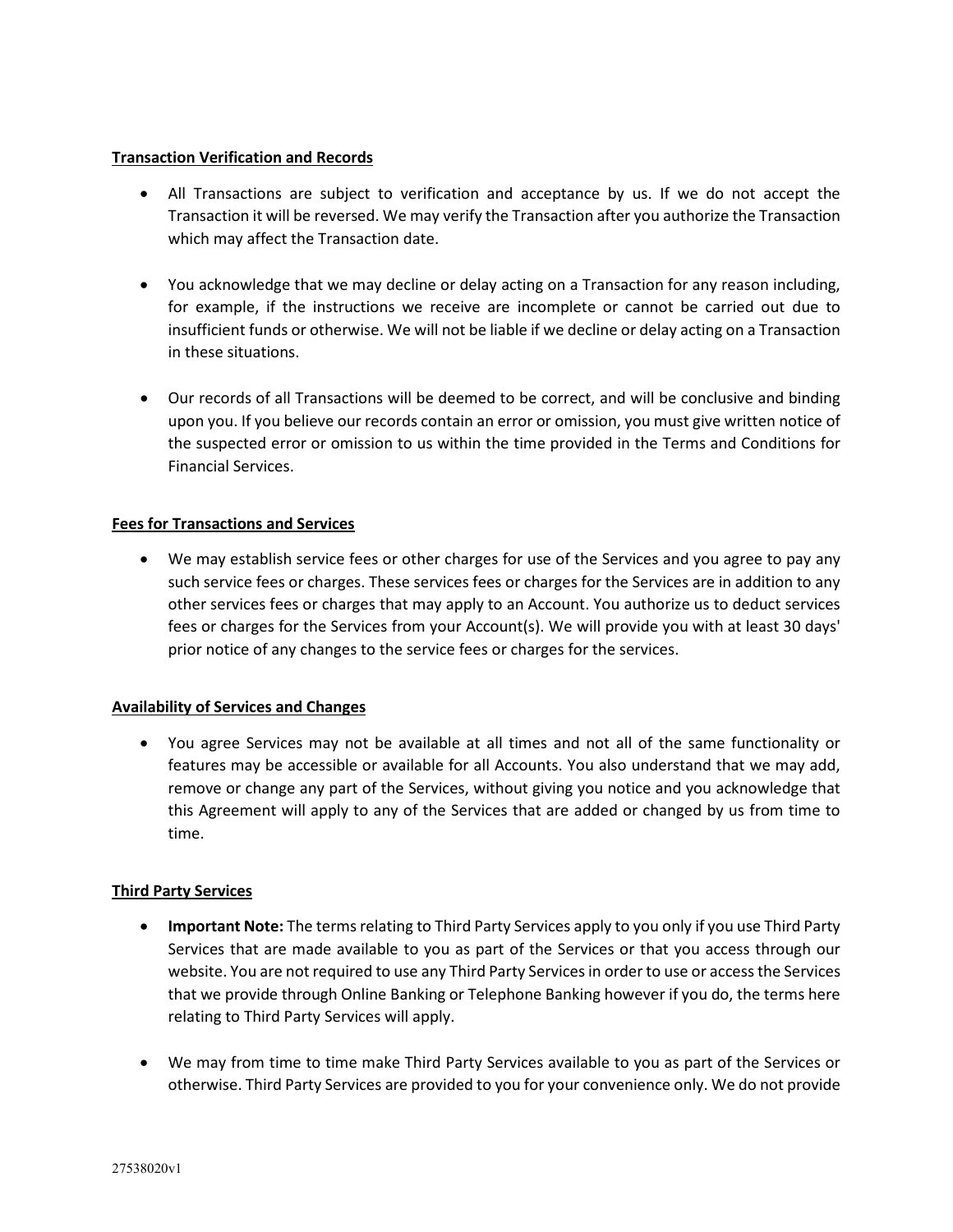the Third Party Services and we are not responsible for the contents of any Third Party Services or websites.

- Your relationship with the Third Party providing the Third Party Services is independent and separate from your relationship with us and is outside of our control. Any dispute that relates to the Third Party Services is strictly between you and the Third Party, and you agree to raise no defence or claim against us.
- Third Party Services and websites may also be subject to separate agreements that govern their use. You assume all risks associated with accessing or using the Third Party Services and we will have no liability to you for your use of other websites or Third Party Services. You also agree that we can (at any time without prior notice and for any reason) terminate your access to any Third Party Services that you receive through us.

# **Responsibility for Losses and Liability**

- **Our Responsibility Generally.** Unless otherwise provided in this Agreement, we are liable to you for direct losses to your Account(s) that result from the following types of activities, omissions or unauthorized transactions that occur through your use of Online Banking: (i) transactions that occur after you notify us that you suspect or are aware of misuse or unauthorized use of your Password so long as you agree to cooperate and assist us in any investigation that we commence in connection with the misuse or unauthorized access to your Password; (ii) we make an error or omission in recording or documenting a Transaction and you give us written notice of the suspected error or omission within the time period provided in the Terms and Conditions for Financial Services (in this event, our liability to you will be limited to the amount of the error or omission in recording plus any applicable service charges that may have been charged to you); and (iii) our negligence, fraud or willful misconduct. Notwithstanding the foregoing, we are not responsible for any type of direct loss that you may suffer or any other type of loss, damage, delay or inconvenience that you might suffer or incur as a result of accessing Online Banking on a public computer, even if we would otherwise be liable to you pursuant to this bullet point.
- **Our Responsibility to non-Business Members.** Notwithstanding the Terms and Conditions for Financial Services, and provided you are not a Business or Business User within the meaning of Part 7, we are liable to you for direct losses to your Account(s) that result from transactions where it can be shown that you have been a victim of fraud, theft or have been coerced by trickery, force or intimidation, so long as you report the incident to us immediately and cooperate and assist us fully in any investigation.
- **Your Responsibility.** We are not responsible for any direct loss that you may suffer or any other type of loss, damage, delay or inconvenience that you might suffer or incur in any of the following situations: (i) you fail to notify us that you suspect or are aware that there has been misuse or unauthorized use of your Password; (ii) you provide us with inaccurate, incomplete, inadequate or erroneous information or data in connection with the Services (including as part of a request to process a Transaction); (iii) you fail to receive or view a document or notification sent to you;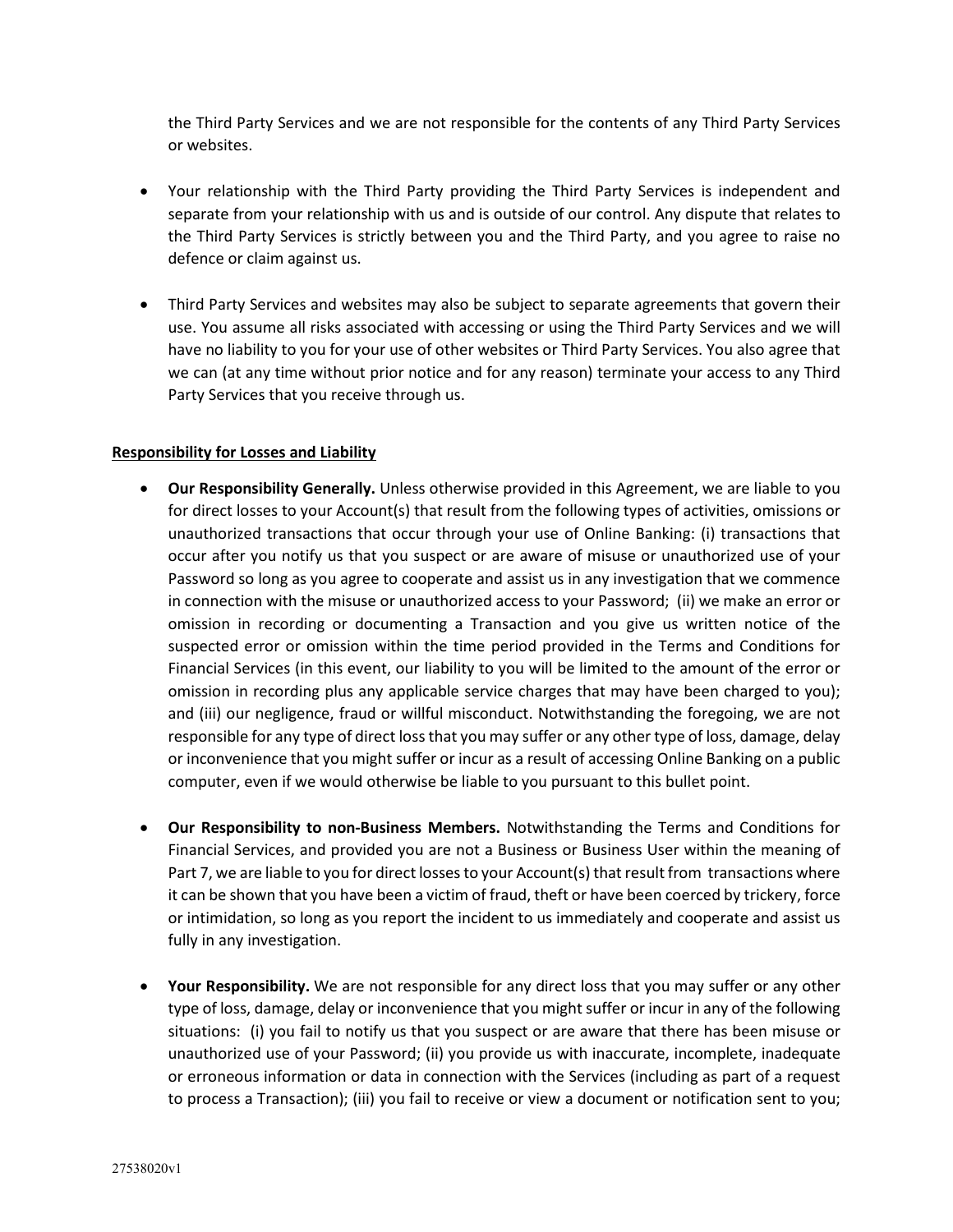(iv) you share any Passwords; (v) you access Online Banking via an Electronic Device that you know or reasonably should know contains software that has the ability to reveal or otherwise compromise any Passwords or an e-Transfer Question or e-Transfer Answer; (vi) you engage in any fraud or dishonest or criminal acts in using the Services; (vii) you consent to, contribute to or authorize a Transaction in any way, including by mistake; (viii) you access or use Third Party websites, content or services after leaving our website or Application, including websites, content or services we may provide links to via our website or Application (e.g. Qtrade); (ix)you fail to fulfill any of your other obligations under this Agreement or; (x) you fail to comply with any instructions that we provide.

- **Further Disclaimer of Responsibility.** Notwithstanding the Terms and Conditions for Financial Services, we are not responsible for any direct loss that you may suffer or any other type of loss, damage, delay or inconvenience that you might suffer or incur in any of the following situations, even if such situations are caused by our negligence: (i) we fail to provide the Services or perform any of our obligations under this Agreement as a result of any system malfunction or other technical reason; (ii) you are unable to use, or experience delay in using the Services for any reason; (iii) we suspend or terminate your access to any of the Services; (iv) you are unable to access Third Party Services; (v) there is an inaccuracy, interception, review or alteration by a Third Party of any unsecured communications between you and us; or (vi) we do not receive or we decline to act on instructions from you, or we do not complete any Transaction.
- **Exclusion of Liabilities.** Regardless of anything else in this Agreement, under no circumstance will we be liable for any indirect, consequential, special, aggravated, punitive or exemplary damages whatsoever (including any loss of profits, opportunity, reputation, revenue, goodwill or any other economic or commercial loss whatsoever), or for any loss of data or information, that is caused to you, regardless of the cause of action, even if we have been advised of the possibility of such damages.
- **Indemnity.** Except for claims, costs and liabilities arising from direct damages that you incur or suffer and that are Our Responsibility as specifically set forth above, you will release and indemnify us for any claim, cost and liability we may incur as a result of your (i) access to or use of the Services or Third Party Services, or (ii) breach of the terms and conditions of this Agreement.

# **Availability**

• You agree that the Services will be available only on an "as is" and "as available" basis and we disclaim any warranties and conditions (including any oral, implied or statutory warranties and conditions) regarding the nature, quality or character of the Services.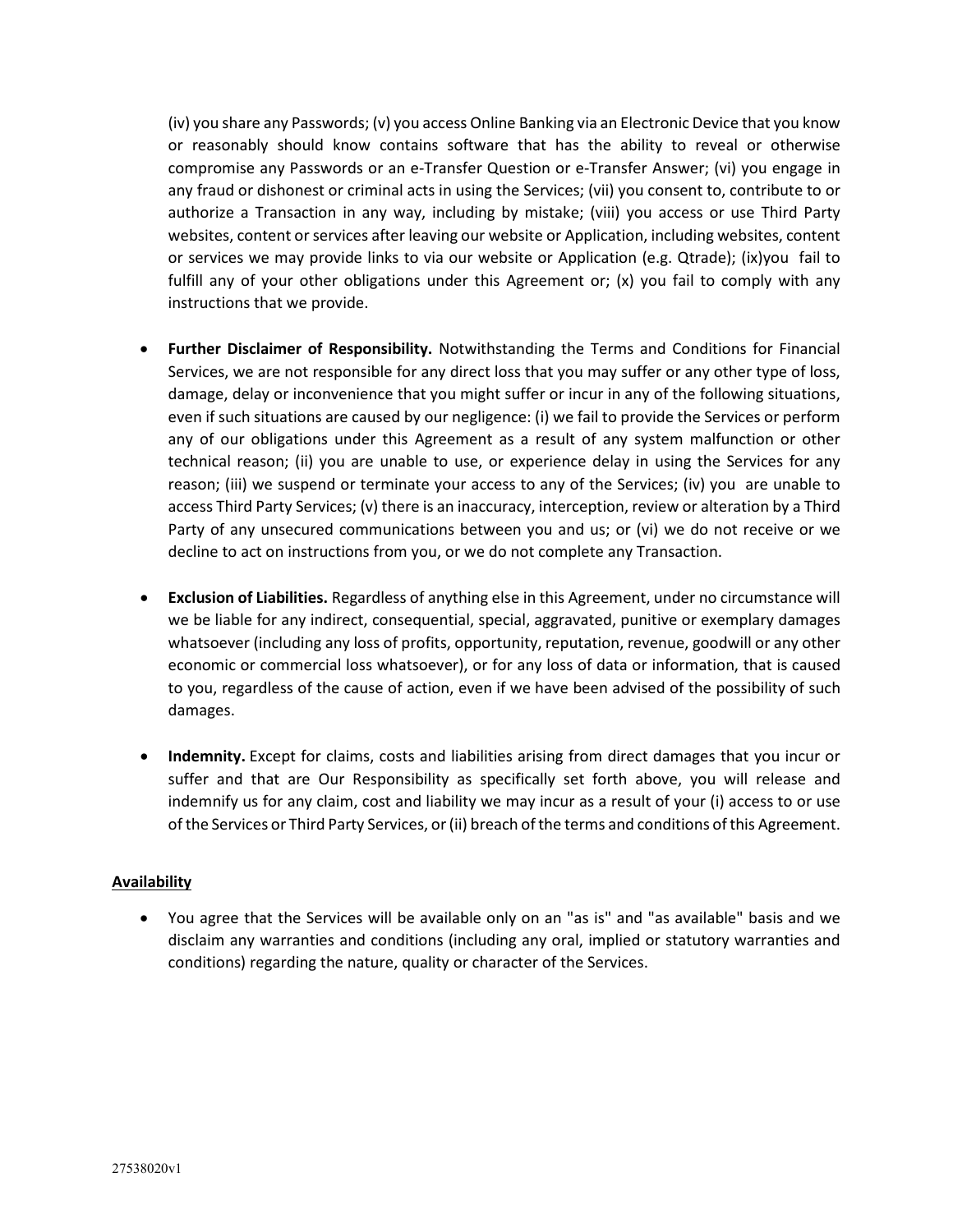# **Changes to this Agreement**

• Other than as required by law, we can change this Agreement by giving you notice of the change. We can give the notice either before or after the change takes effect. Notice of the change will be posted on our website.

### **Notice**

- We may provide notice to you under this Agreement: (i) for Online Banking by sending you notice at the last mailing address or email address last shown in our records, through an Electronic Device when you access the Services or by posting notice on our website; and (ii) for Telephone Banking by sending you notice at the last mailing address or email address last shown in our records.
- You acknowledge that email communication is not secure or reliable and email notifications may not be received by you in a timely manner or at all. We will not be responsible to you for any damages or costs resulting from your failure to receive an email notification.

### **Intellectual Property and Use of Application Software**

- We (or our service providers) are the owner of all intellectual property rights subsisting in Online Banking and Mobile Banking. Nothing in this Agreement is to be interpreted as conferring a right to use our works, trademarks or logos (or those of our service providers) except as expressly contemplated in the legal terms and conditions governing the use of our website.
- The following terms apply if you download an Application that we make available to you: (a) we grant to you a limited, non-exclusive, revocable and non-transferable license to install and use the Application on authorized Electronic Devices; (b) we (or, if applicable, our service-providers) retain all intellectual property and ownership rights in the Application; (c) you agree not to copy the Application and not to disclose or distribute the Application to Third Parties; (d) you accept the Application "as is" and you assume the entire risk for the performance of the Application; and (e) we will not be liable to you for any loss or damages that you suffer or incur from your use of the Application.
- We are not responsible for any third-party equipment or software that may be required to use the Services. Any such equipment or software is subject to the terms and conditions of any agreements you may enter into with the provider of the equipment or software (such as a software agreement you enter into when you download and/or install the software).

#### **Suspension of Services and Termination of Agreement**

• You agree we can terminate (either all or part of) this Agreement or suspend or terminate your access to any of the Services immediately for any reason whatsoever at any time without prior notice. You may terminate this Agreement by giving us notice of termination. To notify us you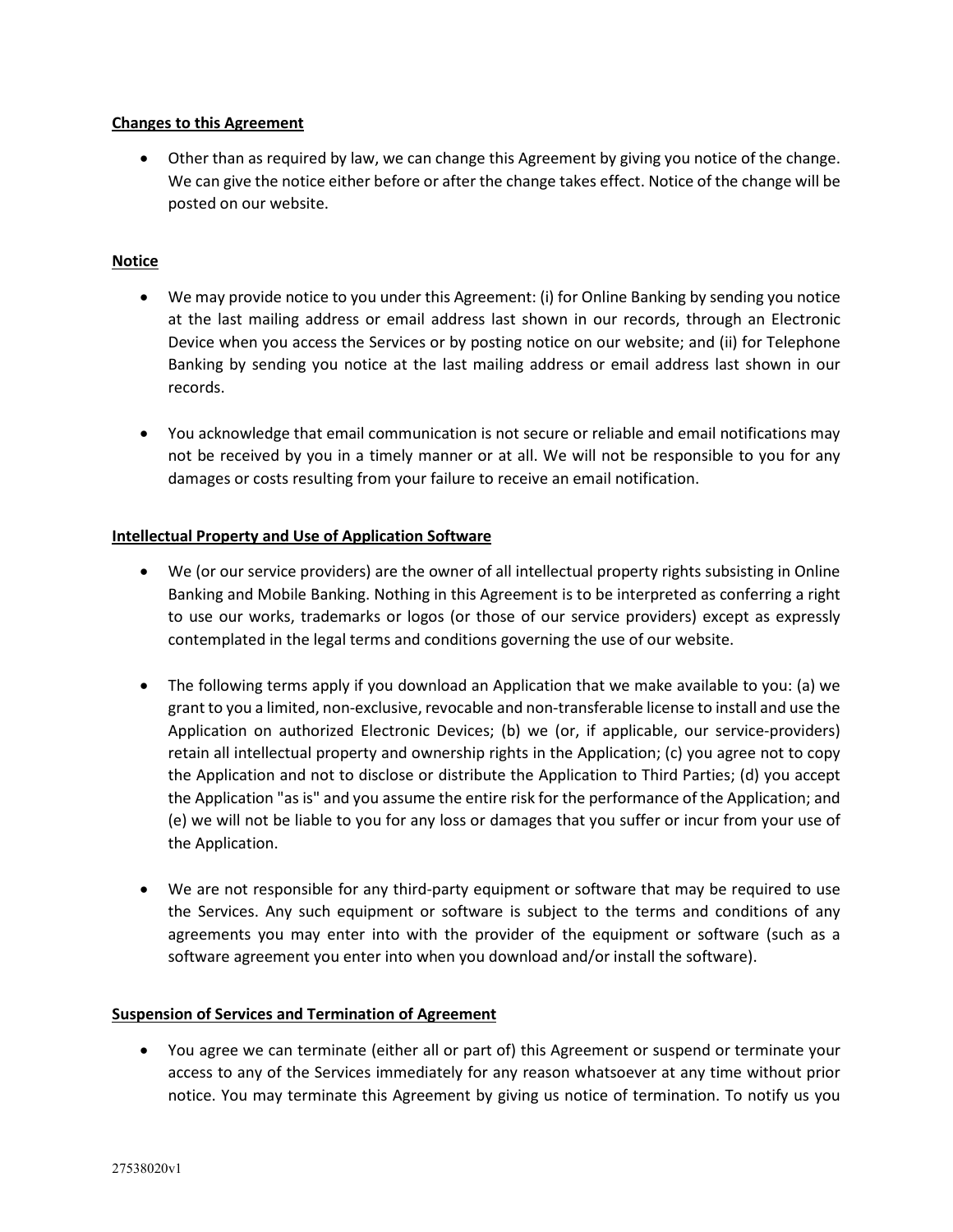must speak to an employee at any branch. Our records of notification will be deemed to be correct.

# **Disputes**

• If you have any dispute with us regarding a Transaction, you agree to contact the branch for the Account involved. If the matter remains unresolved, you agree to follow our complaint handling process. Full details of our complaint handling process are available at all branches and on our website.

# **Severability**

• If any part of this Agreement turns out to be invalid for any reason, the rest of the Agreement will still remain in full force and effect. In this case, this Agreement will be read as if the invalid part were not included in it.

# **No Waiver**

• We may require strict adherence to the terms and conditions of this Agreement despite any prior indulgence that we have granted or acquiesced to. If we waive any breach or default of this Agreement by you it will not be deemed a waiver of any other preceding or subsequent breach or default.

# **Governing Law**

• This Agreement will be governed by the laws of the province in which the branch which administers the Account is located and the laws of Canada applicable in that province, excluding any principles of the conflicts of laws that would apply a different body of law. You agree that the courts of the province in which the branch is located will have exclusive jurisdiction with respect to any matters arising from or related to this Agreement, including any disputes relating to your use of the Services.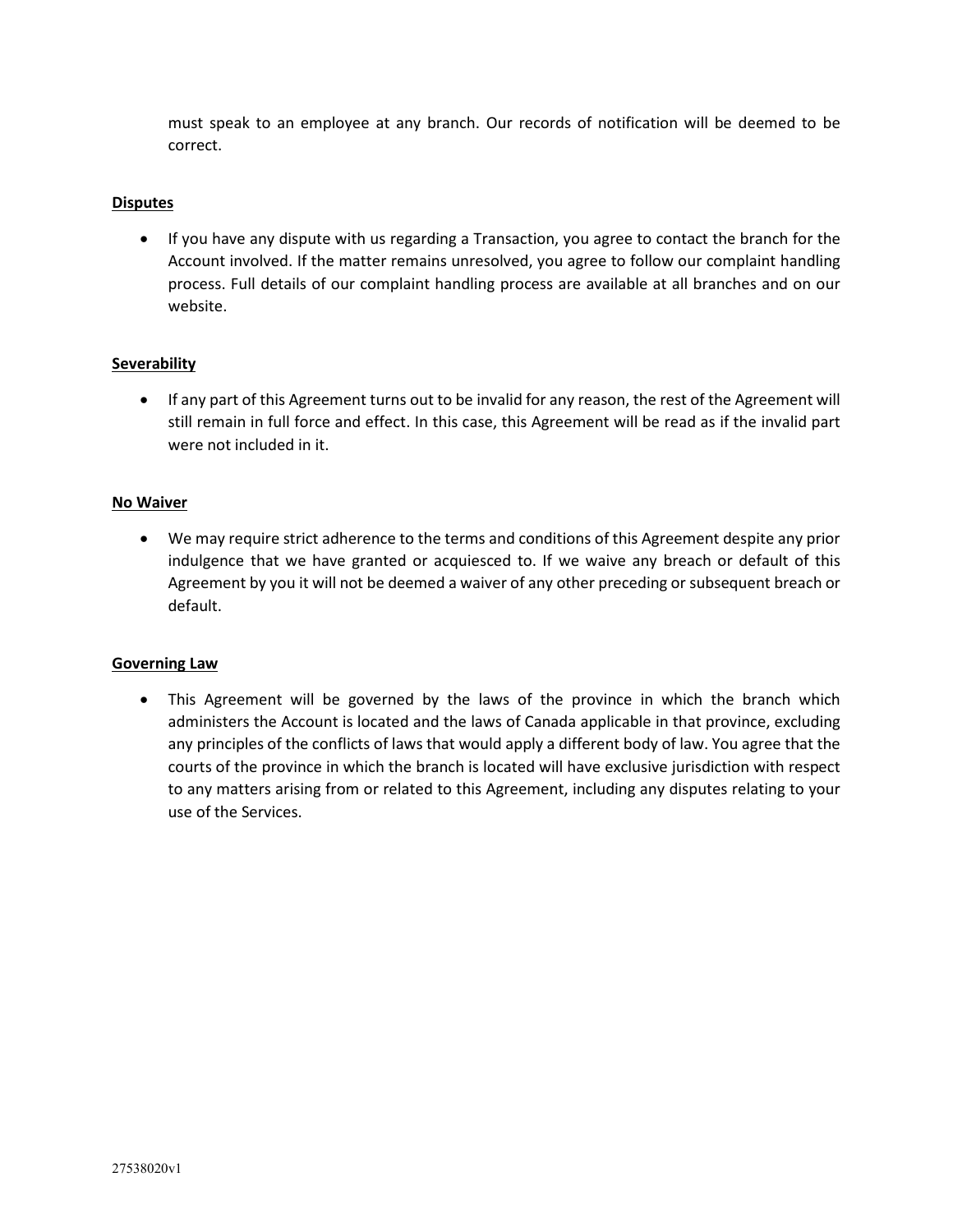### **PART 2 – MEMBER PROFILE MANAGEMENT SERVICES**

### **Application of this Part**

• The terms of this Part 2 apply if you use the Member Profile Management Services. If there is a conflict between the terms in Part 2 and the general terms and conditions in Part 1, the terms of this Part 2 will apply to the extent necessary to resolve the conflict.

### **Definitions**

The following terms will have the following meanings in this Part 2:

"**Member Profile Management Services**" means the feature in Online Banking that allows you to make changes to your Profile Information; and

"**Profile Information**" means personal information associated with your Account(s), including your mobile phone number, email address, home address, mailing address and profile picture.

### **Availability of Member Profile Management Services**

• You acknowledge that we may make the Member Profile Management Services or certain features of the Member Profile Management Services available to you from time to time but we are not under an obligation to do so.

#### **Your Responsibility for Profile Information**

- You are responsible for providing us with true, accurate and complete Profile Information, through the Member Profile Management Services and otherwise. You are also responsible for maintaining your Profile Information, by providing updated Profile Information immediately as and when it becomes available.
- You must not provide misleading information or pretend to be someone else.
- You will provide and maintain Profile Information via Online Banking or through other means as we may make available to you from time to time.
- By providing us with Profile Information you declare and warrant that (i) the Profile Information is true, accurate and complete; (ii) the Profile Information will remain true, accurate and complete; (iii) you have all the necessary rights to provide us with that Profile Information; and (iv) the Profile Information you provide us does not infringe on the rights of any Third Parties.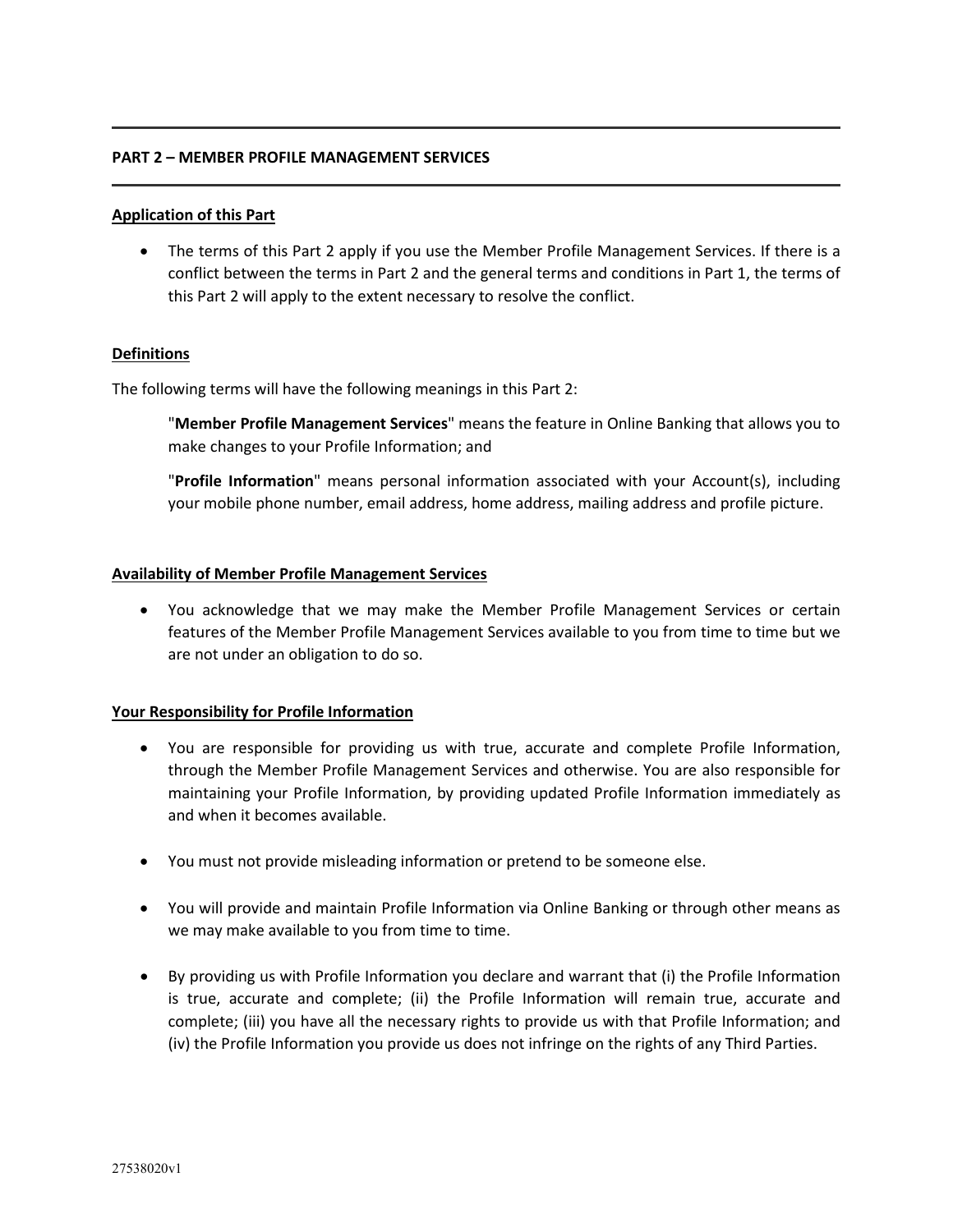- You acknowledge and agree that your failure to provide and maintain true, accurate and complete Profile Information may result in, among other things, our inability to actually or efficiently contact you about important matters relating to your Account(s), which may in turn impact your relationship with us and result in loss or damage to you.
- We are not responsible for any direct loss that you may suffer or any other type of loss, damage, delay or inconvenience that you might suffer or incur if you provide us with false, inaccurate or incomplete Profile Information, or if you fail to maintain your Profile Information. For greater certainty, we are not responsible for any loss or damage whatsoever that we may, in our sole discretion, cause to you as a result of our inability to actually or efficiently contact you about an important matter or matters relating to your Account(s), or any agreement or arrangement in place between you and us from time to time.
- You understand that if the precautions described in this Agreement are not taken to keep your Electronic Device safe, your failure to take those precautions may result in unauthorized changes to your Profile Information. If you fail to take the precautions described herein, it will be presumed that you contributed to the unauthorized changes to your Profile Information and, for purposes of this Agreement, provided such Profile Information to us. In such case, you assume all liability for the unauthorized changes to your Profile Information and any resulting loss or damage.

# **Use of Personal Information and Your Consent**

• Any personal information that we collect from you through the Member Profile Management Services will be treated in accordance with our Privacy Policies. You agree that we may collect and use your personal information freely to make the Services described herein available to you, and in connection with your relationship with us. You also agree that we may disclose your personal information to Third Parties that we may designate from time to time, to the extent such disclosure is required to provide the Services to you or to administer our relationship with you.

# **PART 3 - INTERAC® E-TRANSFER SERVICES**

# **Application of this Part**

• The terms of this Part 3 apply if you enroll and use the INTERAC e-Transfer Service. If there is a conflict between the terms in Part 3 and the general terms and conditions in Part 1, the terms of this Part 3 will apply to the extent necessary to resolve the conflict.

# **Definitions**

The following terms will have the following meanings in this Part 3:

"**Autodeposit Transfer**" means an e-Transfer that is deposited to the designated account of a Recipient without the use of a Security Question and Security Answer;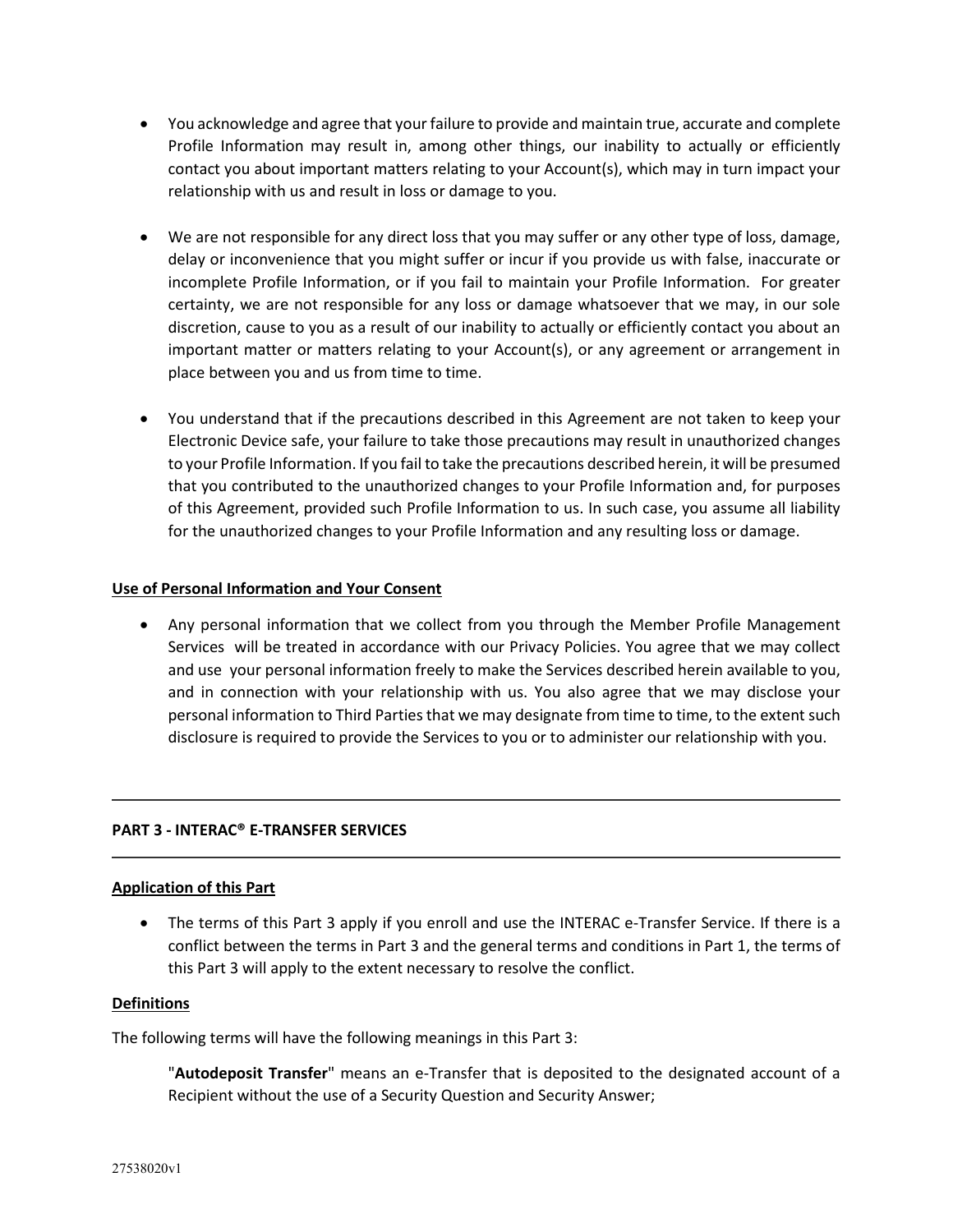"**Autodeposit Recipient**" means a Recipient who has registered for Autodeposit Transfer at a Participating Financial Institution;

"**Eligible Person**" means (a) an individual with online or mobile access to an Account with us, or (b) an individual with online or mobile access to an account with another Participating Financial Institution;

"**e-Transfer**" means an electronic transfer of funds sent or received through the INTERAC e-Transfer Service;

"**e-Transfer Contact Information**" means the electronic contact information established for a Recipient, Sender or other Eligible Person, including that person's email address or telephone number;

"**INTERAC e-Transfer Service**" means the e-Transfer feature in Online Banking that allows you to send funds from an Account to a Recipient, to receive funds from a Sender into an Account, and to request or complete a Request Money Transfer;

"**Participating Financial Institution**" means a financial institution that participates in the system that is used to send and receive e-Transfers, and includes us;

"**Recipient**" means an Eligible Person that is designated by a Sender to receive an INTERAC e-Transfer. A Recipient includes an Autodeposit Recipient or a Requester whose Request Money Transfer is completed by the Sender;

"**Requester**" means an Eligible Person who sends a Request Money Transfer from a Participating Financial Institution to another Eligible Person;

"**Request Money Transfer**" means a request from a Requester to a Sender for an INTERAC e-Transfer of funds to a designated account;

"**Security Question**" and "**Security Answer**" mean, respectively, the security question and security answer that are created by the Sender and used by the Recipient to claim or decline an e-Transfer;

"**Sender**" means an Eligible Person who requests a Participating Financial Institution to send an e-Transfer to a Recipient, including if applicable, to complete a Request Money Transfer that is made by a Requester;

"**Transfer Amount**" means the funds representing the amount of an e-Transfer; and

"**Wrongful Activity**" means any use or attempted use of the INTERAC e-Transfer Service by an Eligible Person, acting alone or in concert, that is fraudulent, unauthorized, made in bad faith or otherwise improper, whether for financial gain or otherwise.

# **Availability and Use of INTERAC e-Transfer Service and Service Fees**

• You acknowledge that we may make the INTERAC e-Transfer Service or certain features of the INTERAC e-Transfer Service available to you from time to time but we are not under an obligation to do so.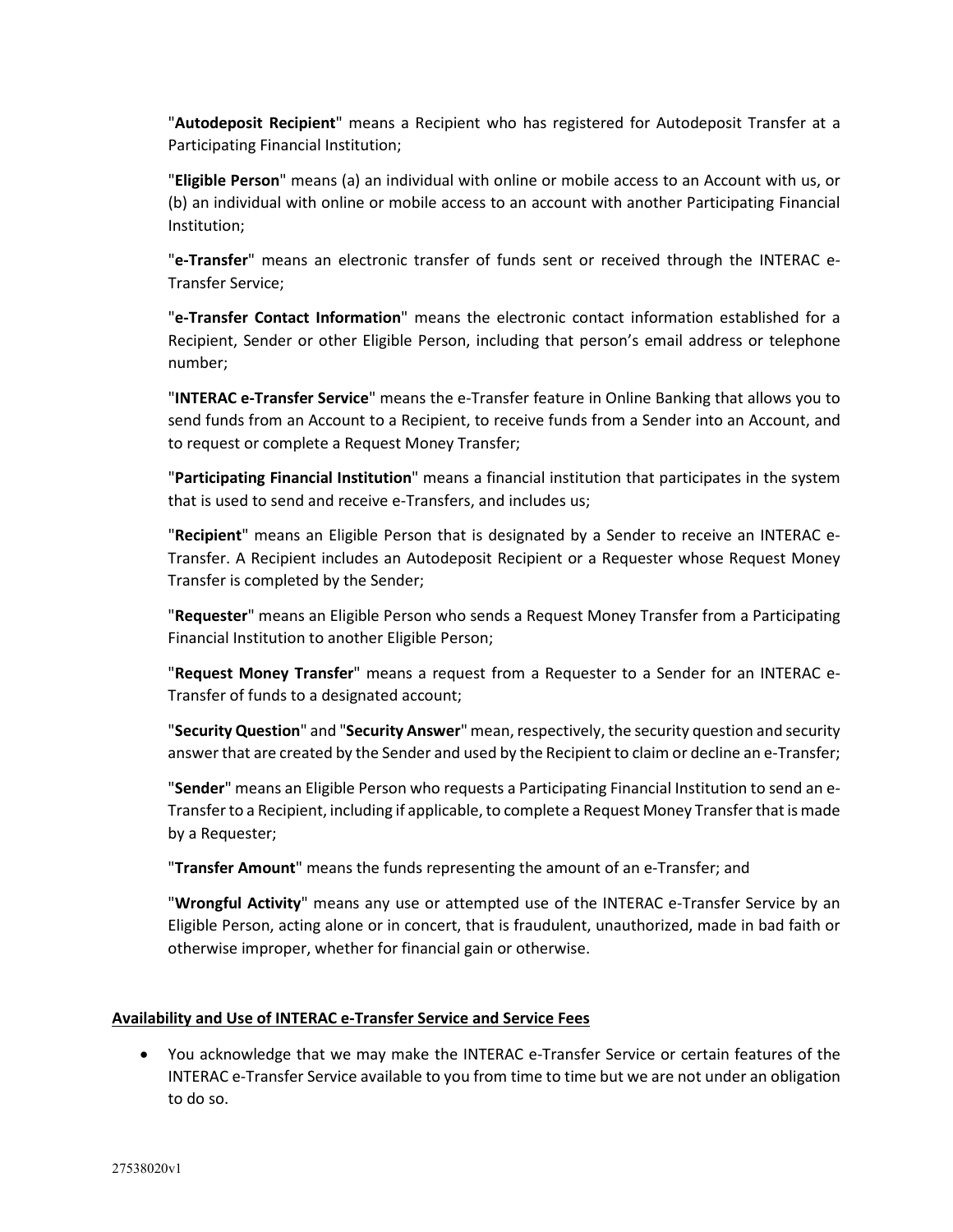- The INTERAC e-Transfer Service is subject to number and dollar limits that may change from time to time without prior notice to you. Any such limits and changes will be effective when established by us. Other Participating Financial Institutions may also set limits for sending, receiving or requesting INTERAC e-Transfers.
- The INTERAC e-Transfer Service is equipped only to process an e-Transfer of Canadian dollars.
- All fees or charges that we establish for the INTERAC e-Transfer Service are non-refundable and subject to change without prior notice to you.

### **Initiating an e-Transfer**

- If you are the Sender of an e-Transfer, we will withdraw the Transfer Amount from your Account and a notice will be sent to the Recipient's e-Transfer Contact Information. The notice will identify you as the Sender and disclose your contact information, the Transfer Amount, the name of the Recipient, and that you are using the e-Transfer Service.
- Except in the case of an Autodeposit Transfer, after you send an e-Transfer, we will hold the Transfer Amount until we receive notice that (a) the Recipient has correctly provided the Security Answer to claim the e-Transfer, (b) the e-Transfer has been cancelled by you or, (c) the e-Transfer has expired.
- We will not pay interest to any Sender or Recipient in respect of an e-Transfer (including for the period of time that the Transfer Amount was not in your Account). To the extent permitted by law, we are deemed to have a security interest in the Transfer Amount from the time your Account is debited until the Recipient successfully claims the Transfer Amount or the e-Transfer is cancelled. If you are the Sender of an e-Transfer, you are responsible for reviewing the status of the e-Transfer by checking your Account history in Online Banking.

#### **Sending and Completing a Request Money Transfer**

- When you send a Request Money Transfer, we may send a notice to the e-Transfer Contact Information that you provide for the Eligible Person. If you are a Requester, it is your responsibility to obtain from the Eligible Person that you are sending a Request Money Transfer to, that Eligible Person's consent to receive the Request Money Transfer.
- If you receive a Request Money Transfer from a Requester, you must confirm that the Requester is your intended Recipient before you accept the request to initiate an e-Transfer. If you accept the Request Money Transfer, then we will withdraw the Transfer Amount specified from the Account that you designate and this amount will be deposited into the Requester's designated account.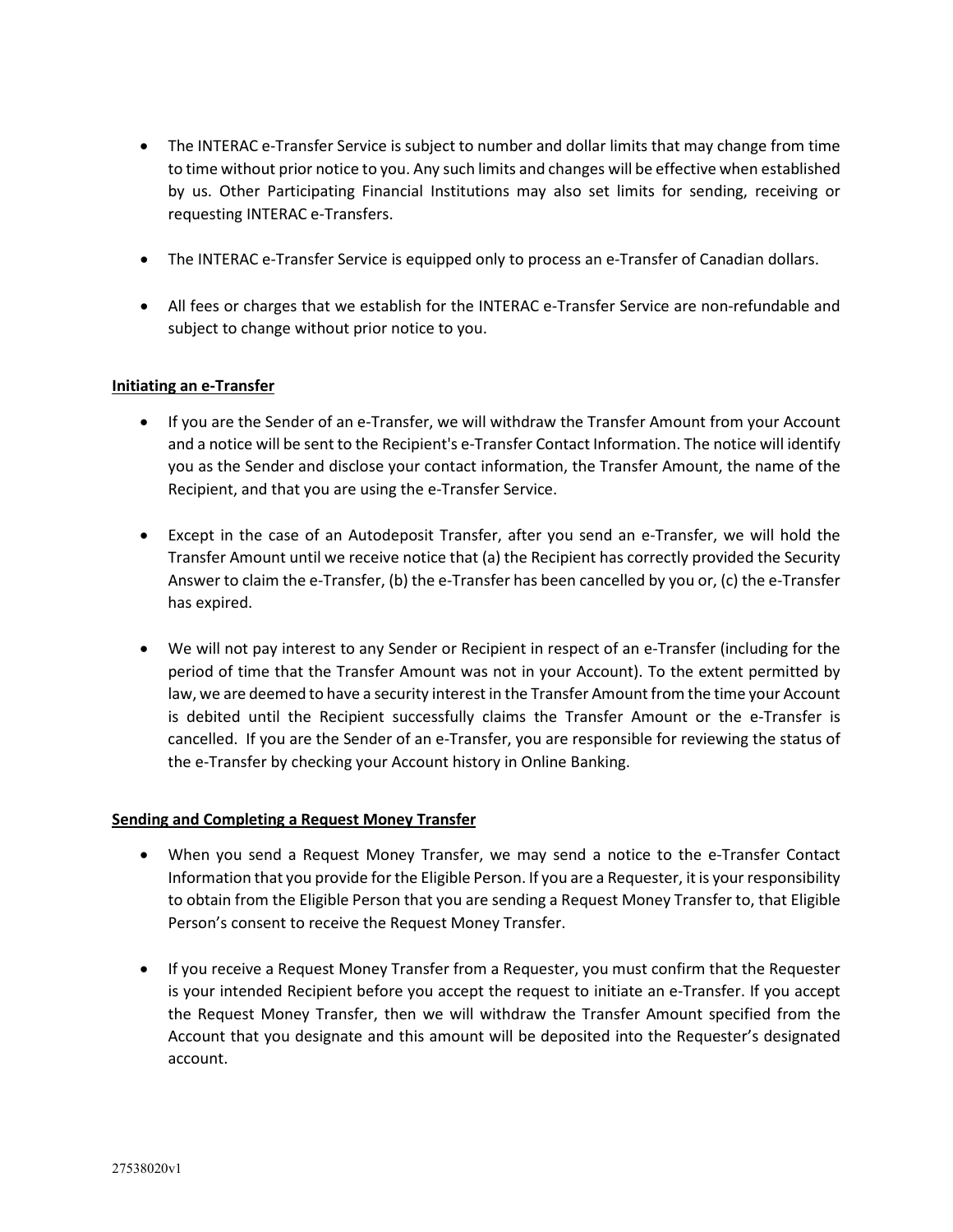• You acknowledge that in order to complete a Request Money Transfer, the Eligible Person that receives the Request Money Transfer from you must have an account at a Participating Financial Institution that has implemented the Request Money Transfer features as part of that Participating Financial Institution's online banking service.

# **Autodeposit Transfers**

- In order to become an Autodeposit Recipient, you must complete the registration steps that are required on the "Autodeposit Registration" page of the INTERAC e-Transfer Service. After registration, an e-Transfer that is sent to you will be deposited to your Account without further action by you.
- If you are the Sender of an e-Transfer to an Autodeposit Recipient, you will be prompted to confirm that the Recipient is your intended Recipient.

# **Your Responsibility to Provide e-Transfer Contact Information**

- You are responsible for obtaining the prior consent of all individuals whose personal information is contained in the e-Transfer Contact Information you provide to us in connection with your use of the INTERAC e-Transfer Service.
- You are responsible for providing correct and operational e-Transfer Contact Information, and for verifying e-Transfer Contact Information prior to using such information in connection with the INTERAC e-Transfer Service.
- You are responsible for updating e-Transfer Contact Information as required to account for changes to the information, and you will make those updates via Online Banking.

# **Security Question and Answer (not applicable to Autodeposit Transfers or Request Money Transfers)**

- If you are the Sender of an e-Transfer, you agree to create a Security Question and Security Answer, and to keep them confidential. The Security Answer must be something that is known only to you and the Recipient (and cannot be easily determined via social media or other means) to prevent unauthorized access to the e-Transfer.
- The Security Question and Security Answer must not be revealed in any optional message that accompanies the e-Transfer. You must not disclose the answer in the applicable Security Question, hint or Transaction details and you will not provide the Recipient with the answer via the email or phone number that was used to send the e-Transfer notice to the Recipient.
- If you are a Recipient, you agree not to disclose the Security Question or Security Answer to anyone.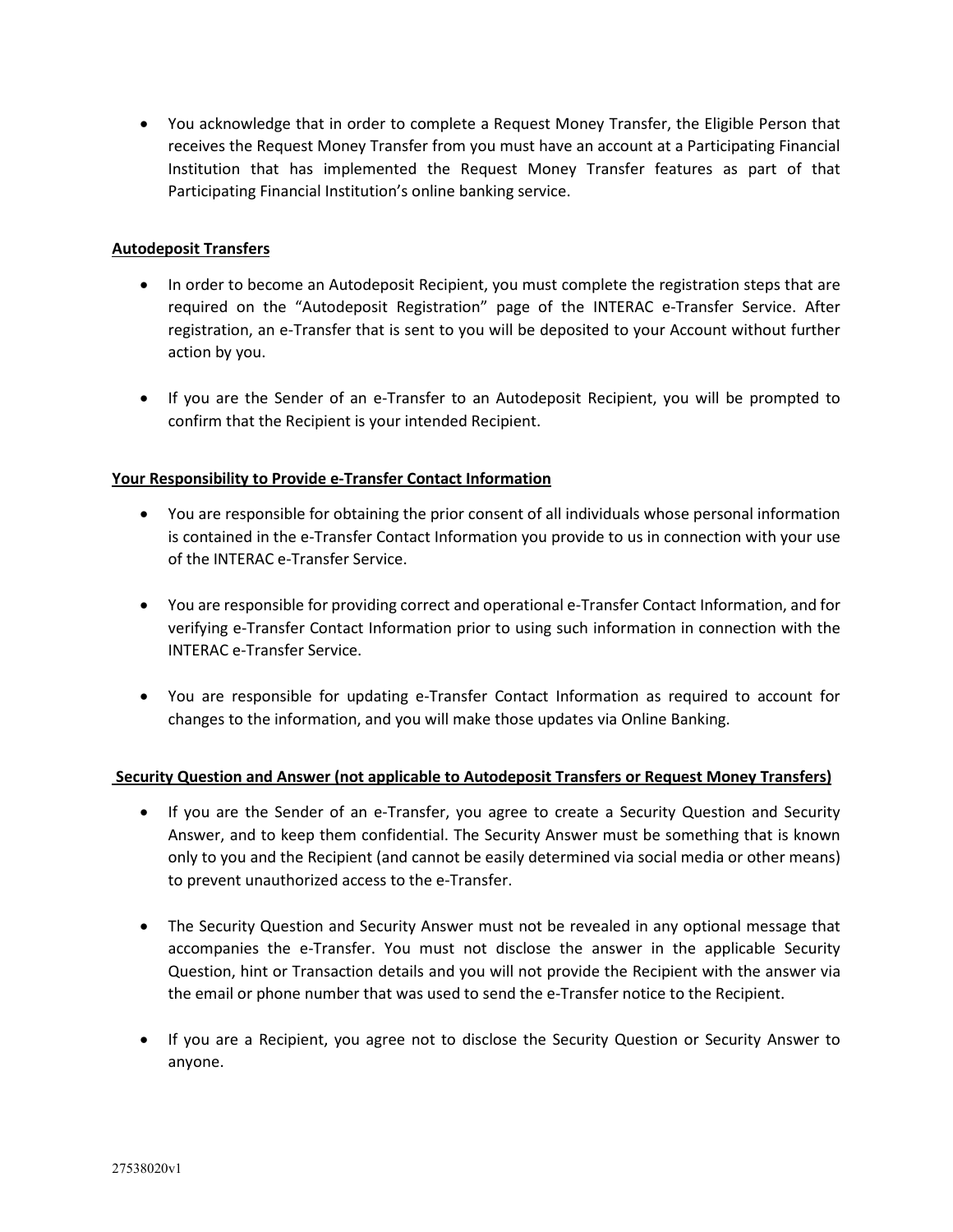### **Optional Message**

• The Sender can include an optional message to the Recipient with an e-Transfer or Request Money Transfer however the optional message will be reviewed by us. The optional message field cannot be used to communicate to us or a Participating Financial Institution.

### **Authorization in respect of e-Transfer**

- If you are the Sender of an e-Transfer, you agree that we and other Participating Financial Institutions are authorized and entitled to pay the Transfer Amount to anyone who (using the INTERAC e-Transfer Service or the online banking service of another Participating Financial Institution):
	- o Claims to be a Recipient of the e-Transfer and correctly provides the Security Answer;
	- o Has registered for Autodeposit Transfer and you confirm is the correct Recipient; or
	- o Sends you a Request Money Transfer that you complete.
- Except as expressly set forth in this Part 3, we will not be liable for any costs, expenses, losses or inconvenience that you may incur (i) if a person other than the intended Recipient provides the correct Security Answer and receives the e-Transfer, (ii) as a result of the improper confirmation of an Autodeposit Recipient or the improper completion of a Request Money Transfer, or (iii) as a result of any act or omission of a Third Party, including a Participating Financial Institution. We are not responsible for retrieving or returning the Transfer Amount or any part of it to you and you are responsible for settling all such matters and disputes directly with the intended Recipient, Sender or Requester, as applicable.

# **Reimbursement for Intercepted Transactions**

- Provided you are not a Business or Business User within the meaning of Part 7, if you are the Sender of an e-Transfer, we will reimburse you if the funds do not reach the intended Recipient as a result of Wrongful Activity (an "**Intercepted Transaction**"), provided you did not participate in the Wrongful Activity and provided the following conditions are satisfied, as applicable:
	- $\circ$  For e-Transfers subject to a Security Question and Security Answer, (a) you did not include the Security Answer in the hint, memo or optional message fields, and (b) the intended Recipient did not make the Security Question and Security Answer ritual widely available;
	- o For Autodeposit Transfers, (a) the Autodeposit Recipient's email account has been compromised, and (b) the Autodeposit Recipient's legal name or trade name is the same as or similar to the legal name or trade name used by the fraudster;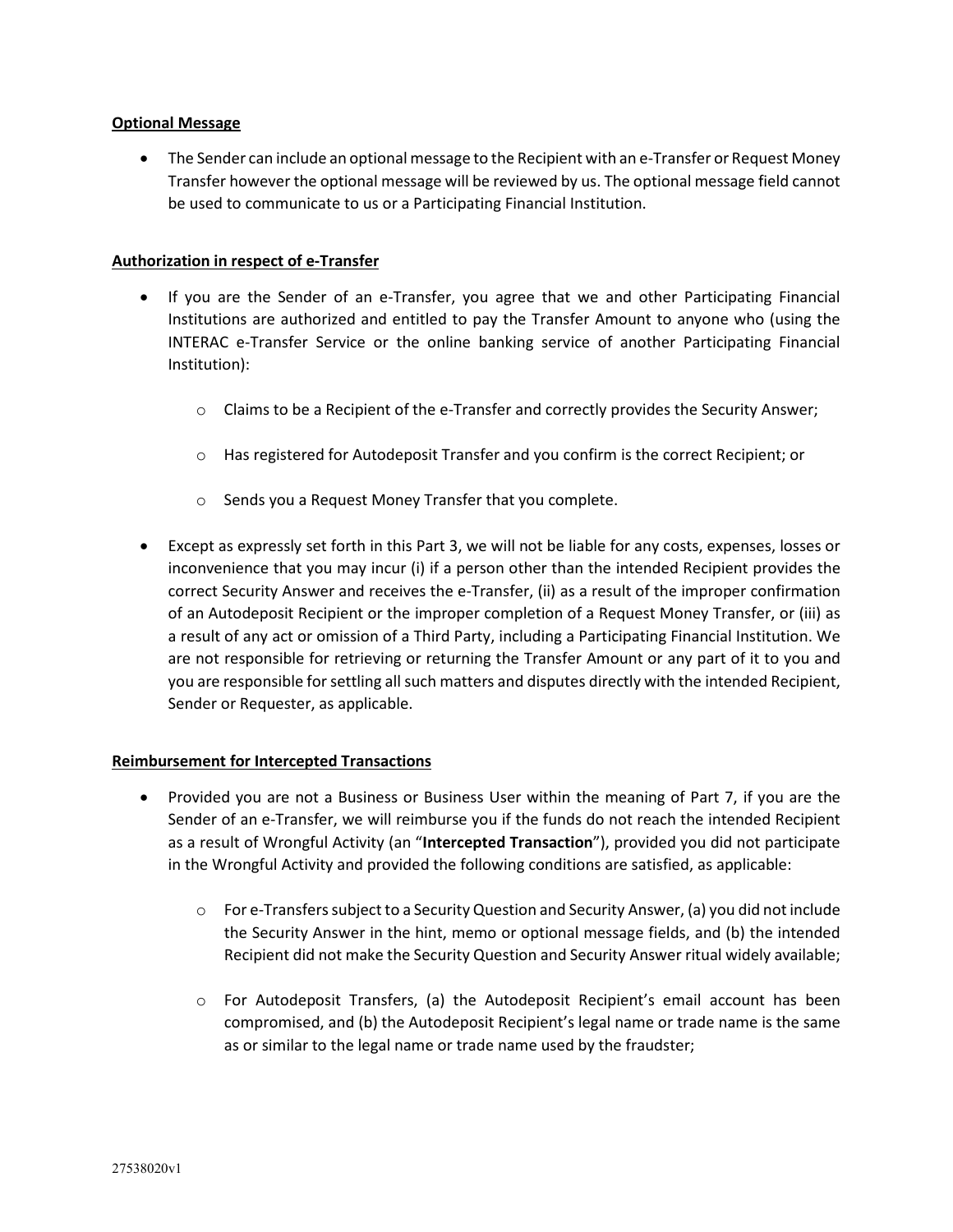- $\circ$  For Request Money Transfers, (a) the intended Requester's legal name or trade name is the same as or similar to the legal name or trade name used by the fraudster, and (b) and the fraudster has requested funds from a legitimate Sender responding to the request by mimicking or imitating the intended Requester's email;
- o You have complied with this Agreement; and
- o You cooperate with any investigation conducted by us.
- We are entitled to investigate a claim for reimbursement involving an Intercepted Transaction to determine if the foregoing conditions are met. If the investigation is undertaken, we will advise you of the nature and likely duration of the investigation. The results of the investigation may be made available to other financial institutions involved in the claim.

# **Claiming or Declining an e-Transfer**

- If you are an intended Recipient, you may claim an e-Transfer using Online Banking or the online banking service of another Participating Financial Institution. In order to claim or decline an e-Transfer using the online banking service of another Participating Financial Institution you may be required to accept the terms and conditions provided by that Participating Financial Institution for its online banking service. Other Participating Financial Institutions may charge additional fees for using this service.
- Except in the case of an Autodeposit Transfer, if you are a Recipient, you must provide the correct Security Answer to claim or decline an e-Transfer.
- If you successfully claim the e-Transfer using Online Banking or the online banking service of another Participating Financial Institution, you should generally receive the Transfer Amount immediately. Regardless of how you claim the e-Transfer, the actual time to receive funds may vary and you acknowledge that it may take significantly longer to receive funds in your Account. We cannot guarantee the date that you will receive the Transfer Amount in your Account and we will not be liable for any costs, expenses, losses or inconvenience that you may incur as a result of a delay in processing an e-Transfer.
- If you are a Sender and a Recipient declines an e-Transfer, we will provide notice to you that the Recipient has declined it, and the e-Transfer will no longer be available to the Recipient.

# **Cancelling an e-Transfer**

• If you are a Sender then you may request us to cancel an e-Transfer before the Recipient has successfully claimed the e-Transfer. To do so, you must select the specific e-Transfer from the "Pending Transfers" page of the INTERAC e-Transfer Service and follow the instructions for cancellation. If you are a Recipient of an e-Transfer you acknowledge that an e-Transfer may be cancelled at any time by the Sender before you have claimed the e-Transfer.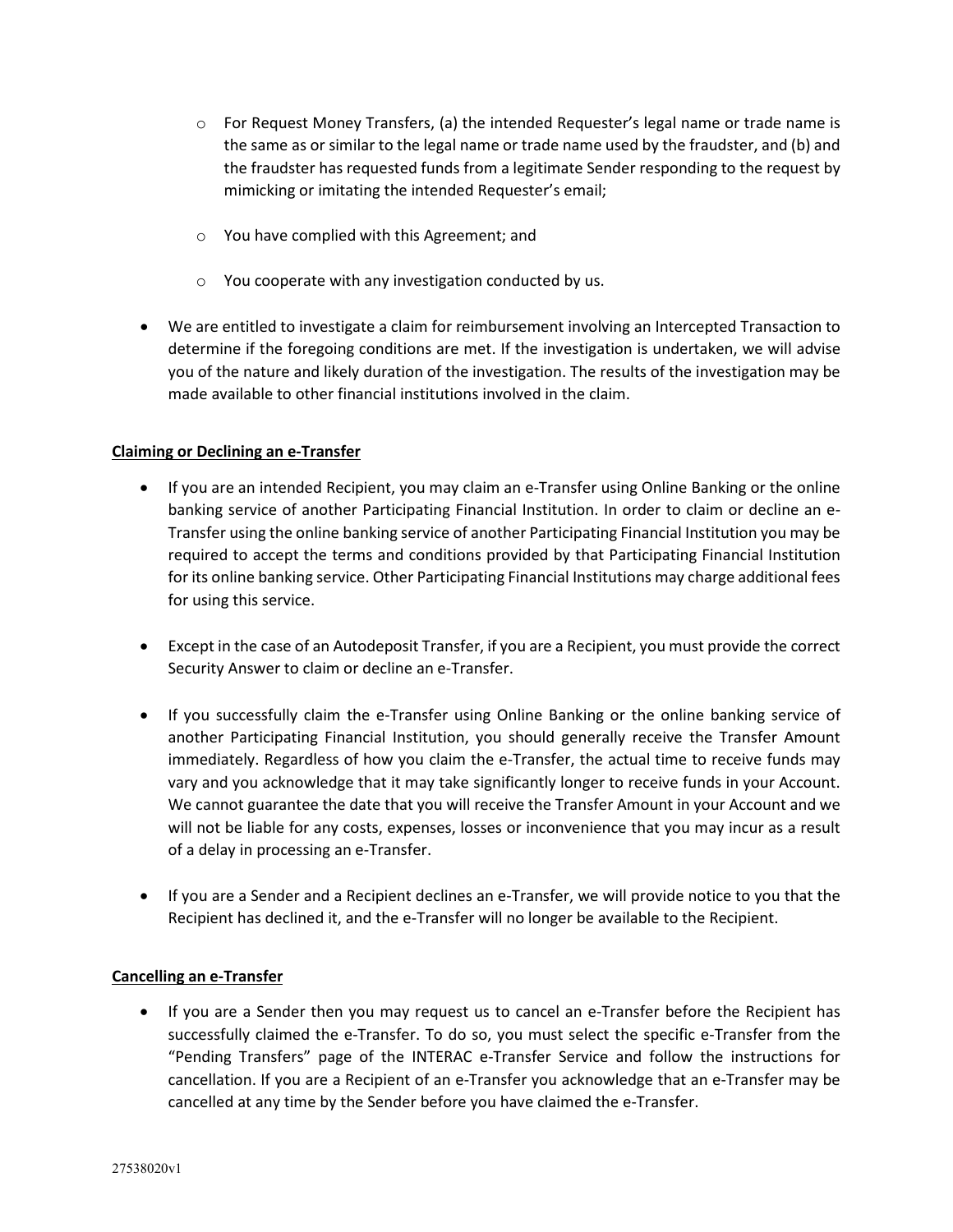- A Requester may cancel a Request Money Transfer before it is fulfilled by the Sender by selecting the Request Money Transfer from the "Pending Transfers" page on the INTERAC e-Transfer Service and following the instructions for cancellation.
- You agree we may cancel an e-Transfer or Request Money Transfer at any time before the Recipient has claimed the e-Transfer or before the Transfer Amount has been deposited into the account of the Autodeposit Recipient or Requester, if we have reason to believe a mistake has occurred or if we believe the e-Transfer or Request Money Transfer is connected with Wrongful Activity.

# **Expired e-Transfer**

- If the Recipient does not claim or decline the Transfer Amount within 30 days from the day that the e-Transfer was sent (or if the Transfer Amount is not sent successfully to the Recipient's e-Transfer Contact Information within that 30-day period) the Transfer Amount will be returned to the Sender's Account.
- If the Transfer Amount cannot be deposited into the account of an Autodeposit Recipient or a Requester, a notice will be sent to you and the funds will be re-deposited into your Account.

# **Use of Personal Information and Your Consent**

• Any personal information that we collect from you relating to the INTERAC e-Transfer Service (including any email address and mobile telephone numbers that you provide to us if you are a Sender, Recipient or Requester) we be treated in accordance with our Privacy Policies. You agree that we may collect and use this personal information to make the INTERAC e-Transfer Service available to you (including to process e-Transfers and Request Money Transfers). You also agree that we may share this personal information with other Participating Financial Institutions, with Interac Corp., and with Interac Corp.'s suppliers and agents, for purposes of operating the INTERAC e-Transfer Service.

#### **Transmission of Personal Information**

• You agree and acknowledge that any personal information sent through the INTERAC e-Transfer Service by you, whether you are a Sender, Recipient or Requester, shall be your responsibility, and we shall not be liable for any cost, expense, loss, damage, or inconvenience for any violation of applicable privacy laws or regulations, as the case may be, and for certainty, you further agree that any transfer of personal information through the INTERAC e-Transfer Service shall be in accordance with our Privacy Policies, and any applicable privacy laws or regulations.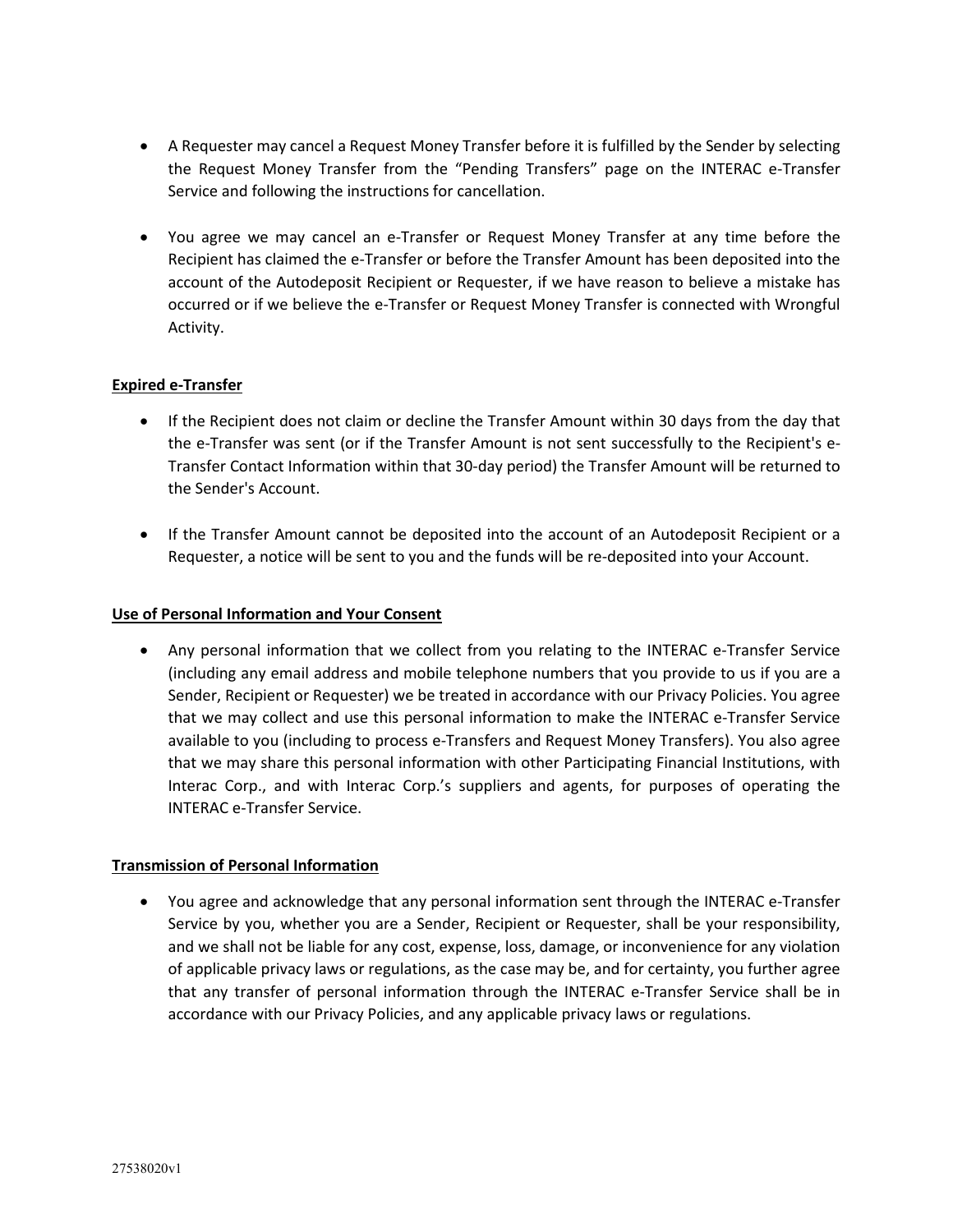### **PART 4 – MEMBER ACCOUNT TRANSFER SERVICES**

#### **Application of this Part**

• The terms of this Part 4 apply only if you enroll and use the Member Account Transfer Services. If there is a conflict between the terms in Part 4 and the general terms and conditions in Part 1, the terms of this Part 4 will apply to the extent necessary to resolve the conflict.

### **Definitions**

The following terms will have the following meanings in this Part 4:

"**Account Transfer Information**" means information pertaining to an Account or an account of another member that is or is intended to be used in connection with the Member Account Transfer Services, and is required to facilitate your use of the Member Account Transfer Services and includes, without limitation, branch address, branch number, account number and financial institution number for an applicable account;

"**Member Account Transfer**" means a transfer of funds from one account held with us to another account held with us;

"**Member Account Transfer Services**" means the account transfer feature in Online Banking that allows for the transfer of funds from one account held with us, to another account held with us, whether or not the accounts are held by the same member.

#### **Availability of Member Account Transfer Services**

- You acknowledge that we may make all or part of the Member Account Transfer Services available to you from time to time but we are not under an obligation to do so.
- Member Account Transfer Services may be subject to number and dollar limits that may change from time to time without prior notice to you. Any such limits and changes will be effective when established by us.

# **Consent**

- You consent to the collection, use and disclosure of any personal information about you that is provided to us (by you or by a Third Party) in connection with the Member Account Transfer Services.
- The consent described above does not change any other consent or authorization you have given us or may give us regarding the collection, use and disclosure of your personal information.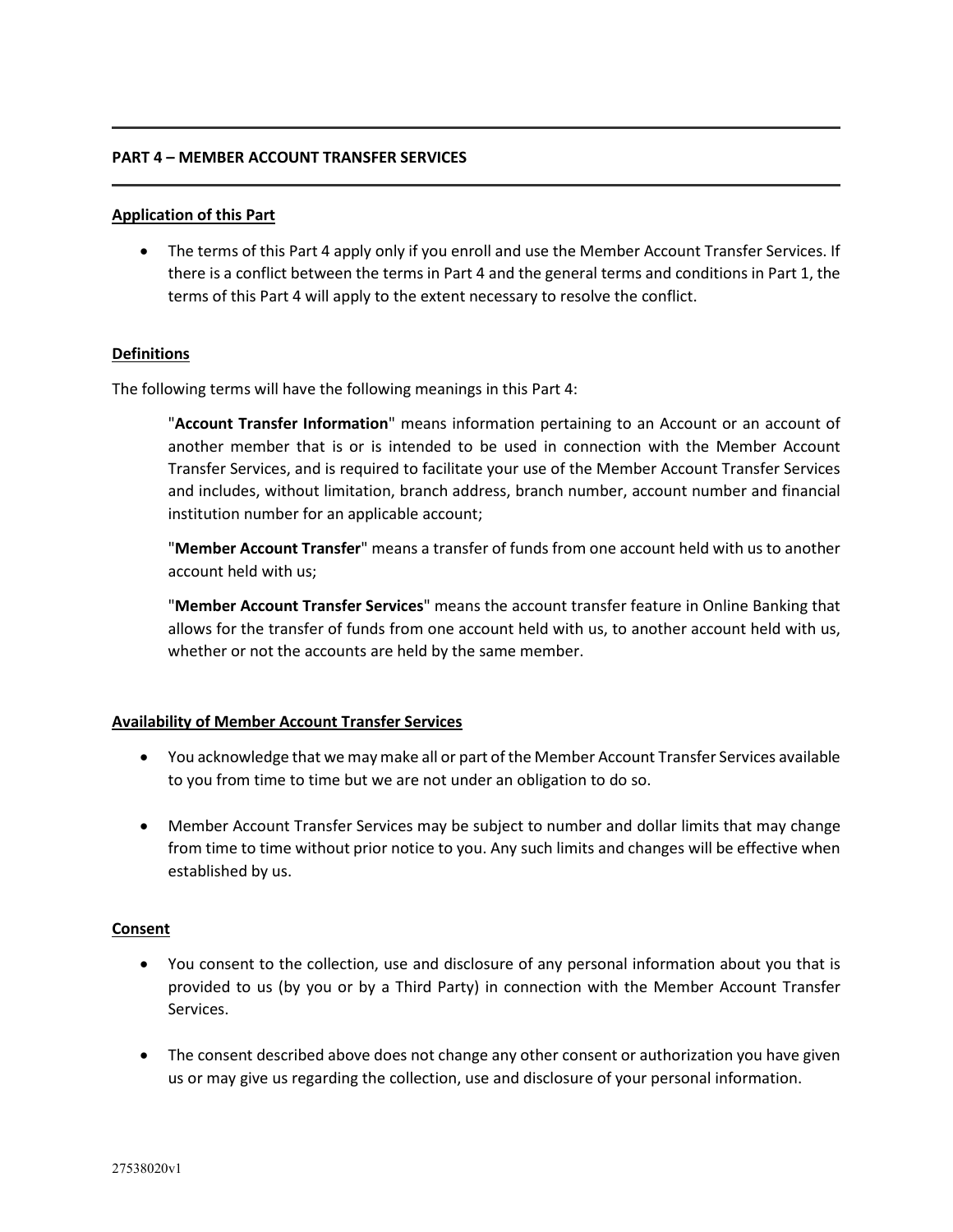### **Use of Member Account Transfer Service**

- If we make the Member Account Transfer Service available to you through Online Banking, you are responsible for furnishing all applicable Account Transfer Information. You are responsible for providing Account Transfer Information to us in a form prescribed by us.
- You are responsible for providing correct and operational Account Transfer Information, and for verifying Account Transfer Information prior to using such information in connection with the Member Account Transfer Services. You will provide Account Transfer Information via Online Banking.
- You are responsible for updating Account Transfer Information as required to account for changes to that information, and you will make those updates via Online Banking.
- You agree that we can, at any time:
	- o Refuse to permit your use of the Member Account Transfer Services;
	- o Refuse to permit a Member Account Transfer between specific accounts that we choose;
	- $\circ$  Limit the number of Transactions that can be made by you through the Member Account Transfer Services;
	- $\circ$  Limit the dollar amount for Transactions, individually or in aggregate, that can be made by you through the Member Account Transfer Services; and
	- $\circ$  Limit the type of Transactions that you can conduct. Specifically, we retain the discretion to determine whether a Transaction will be in the form of: (a) a credit, (b) a debit, or (c) both a credit and debit.

# **Timing and Receipt of Member Account Transfer**

- The actual time to send and receive funds through a Member Account Transfer may vary and you acknowledge we cannot guarantee the date any Member Account Transfer will be completed. We will not be liable for any costs, expenses, losses or inconvenience that you may incur as a result of a delay in processing a Member Account Transfer.
- You acknowledge that we may place a "hold" on funds that are sent or received through the Member Account Transfer Services, and for the duration of the hold the funds may not be accessible to you.
- We will reverse a Member Account Transfer if the funds cannot be delivered or if the funds are returned for any reason.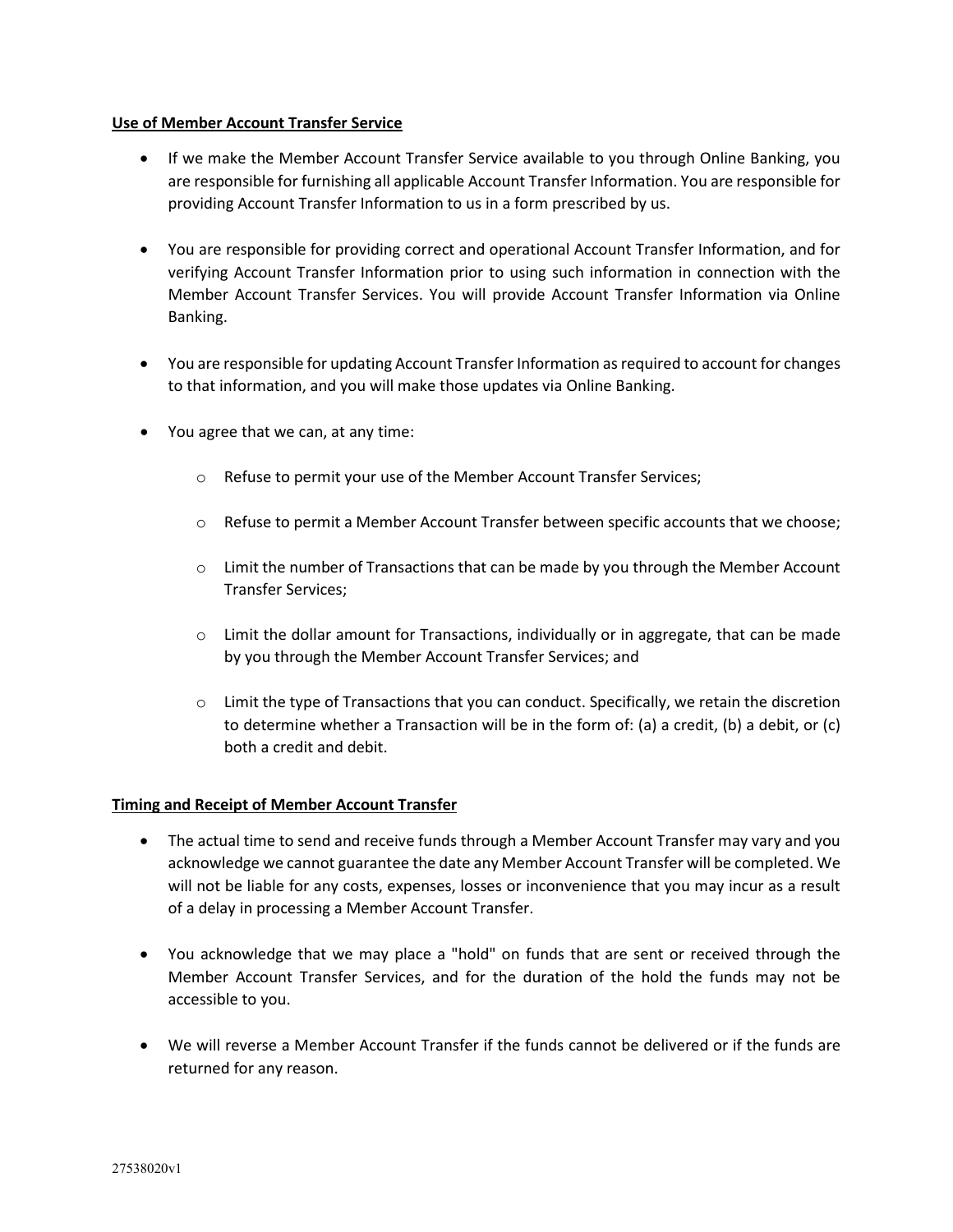#### **PART 5 – DIGITAL WALLET SERVICES**

### **Application of this Part**

• The terms of this Part 5 apply if you use Digital Wallet Services. If there is a conflict between the terms in Part 5 and the general terms and conditions in Part 1, the terms of this Part 5 will apply to the extent necessary to resolve the conflict.

### **Definitions**

The following terms will have the following meanings in this Part 5:

"**debit card**" means your physical Credit Union debit card.

"**Digital Wallet Services**" means those services offered by Providers that allow you to use a debit card to perform Transactions using your Electronic Device at a Participating Merchant.

"**Participating Merchant**" means a merchant or other Third Party that accepts payment through Digital Wallet Services.

"**Provider**" means a Third Party that makes Digital Wallet Services available through its proprietary applications or operating systems, as the case may be, and, and includes Apple Inc and Google LLC.

# **Other Agreements**

- You understand that your use of Digital Wallet Services may also be subject to agreements or terms of use with Third Parties, including a Provider, your wireless carrier and other card issuers (e.g. Collabria).
- You understand and agree that you are solely responsible for identifying, understanding and complying with all agreements or terms of use applicable to your use of Digital Wallet Services.

# **Use of Debit Cards with Digital Wallet Services**

- If you want to add a debit card to the Digital Wallet Services, you must follow the procedures adopted by the Provider, any instructions provided by us, and any further procedures the Provider or we adopt.
- You understand that Digital Wallet Services may not be accepted at all places where your debit card is accepted. You may wish to carry your debit card with you in case Digital Wallet Services are not accepted or are otherwise unavailable.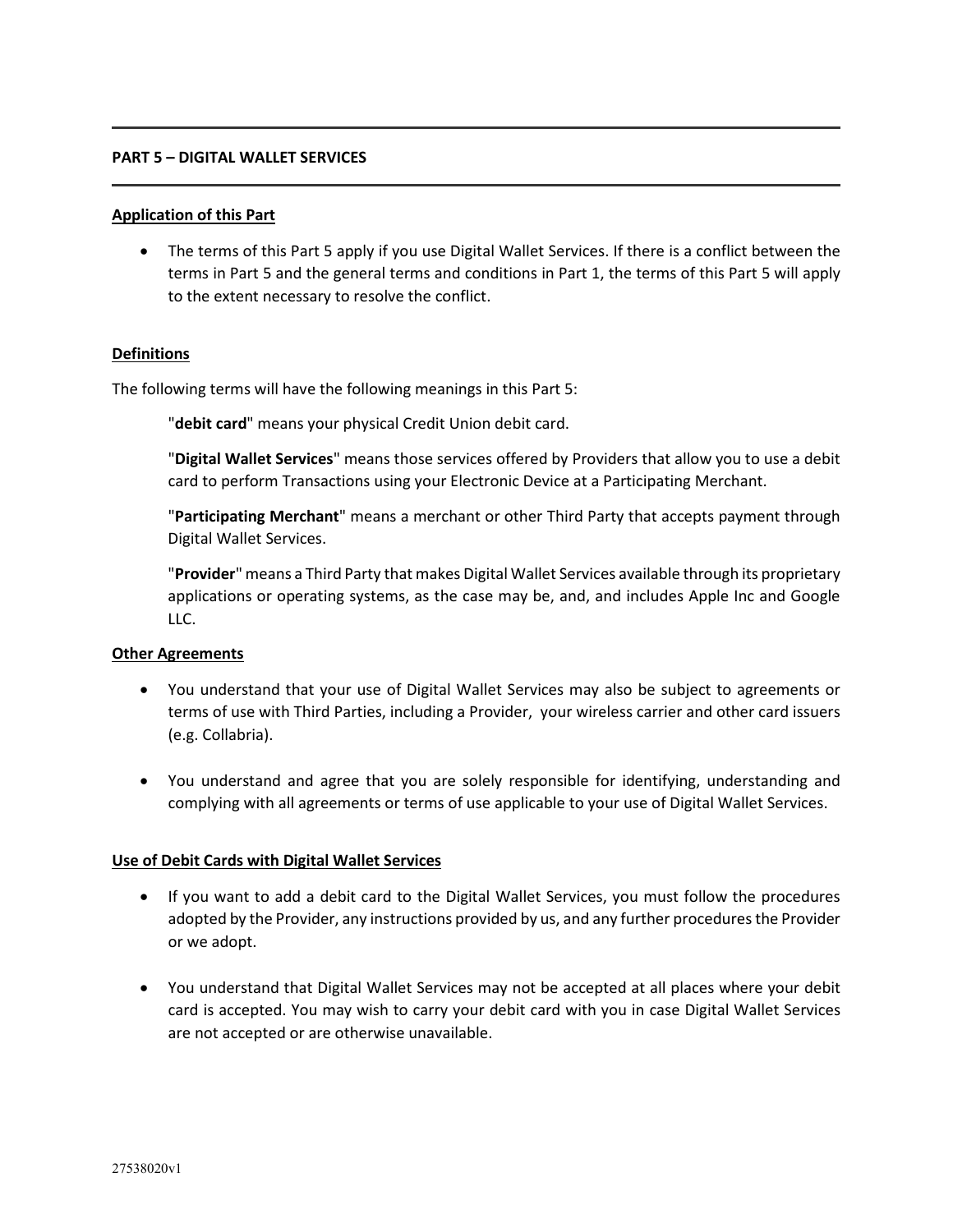- You understand that the storage and usage of your debit card number (and credentials corresponding to your card number) and all Transactions carried out through the Digital Wallet Services using your debit card are subject to the Terms and Conditions for Financial Services.
- You understand that every Transaction carried out through the Digital Wallet Services is considered to be an authorized use of your debit card, and you are subject to the same liability as if you had entered the personal identification number (i.e. your PIN) for your debit card in a payment terminal or any other accessible device, or signed for such Transaction.
- You understand the Digital Wallet Services are owned and developed by a Provider and are not affiliated with us. You further understand that we do not set the terms of use of the Digital Wallet Services, and we are not responsible for the operation of the Digital Wallet Services.

# **Removal, Blocking or Suspension of a Debit Card**

- You understand that we may not permit you to add a debit card to Digital Wallet Services if we cannot verify the related debit card, if your Account is not in good standing, if we suspect that there may be fraud associated with the related debit card, if applicable laws change or for any other reason we determine at our sole discretion.
- You may suspend, delete or reactivate a debit card in Digital Wallet services by following the Provider's procedures for suspension, deletion or reactivation.
- We may suspend your ability to use a debit card or cease allowing you to use your debit card to participate in or otherwise use the Digital Wallet Services. We may take these actions at any time, without telling you first, and for any reason, including if you fail to comply with this Agreement, if we suspect fraud, if your account is not in good standing, if there is a change in applicable law, or for any other reason as we determine in our sole discretion.
- A Provider may suspend or remove your debit card from its Digital Wallet Services in accordance with the agreement in force between you and the Provider.

# **Maximum Dollar Limit**

• Payment networks, Participating Merchants, Providers or we may establish Transaction limits from time to time in their or our discretion. As a result, you may be unable to use Digital Wallet Services to complete a Transaction that exceeds these limits.

# **Applicable Fees**

- We may charge you fees in connection with your use of Digital Wallet Services.
- Your mobile service carrier, the Provider or other Third Parties may charge you service fees in connection with your use of your Electronic Device or Digital Wallet Services.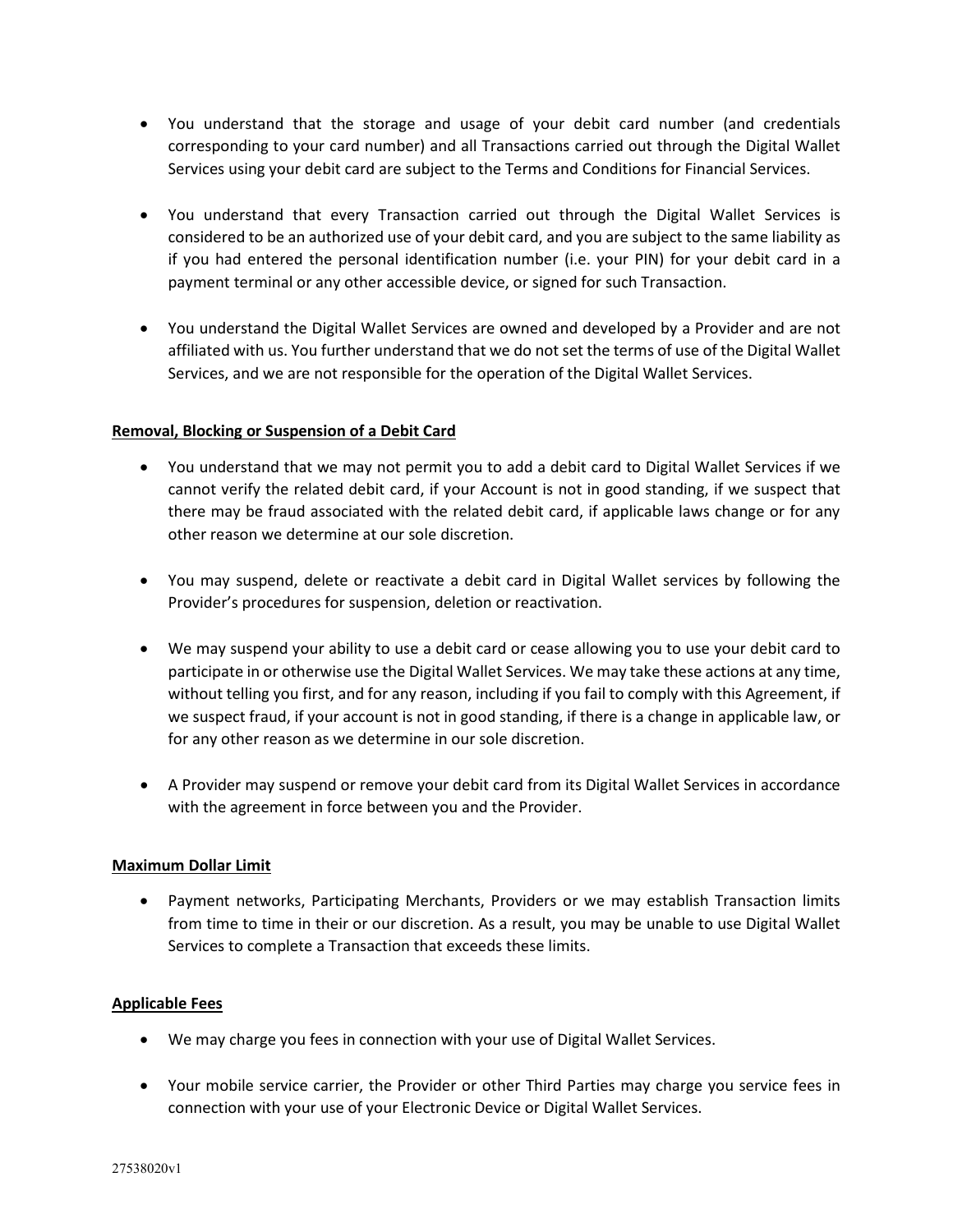### **Security**

- You are responsible for keeping your Digital Wallet Services secure. This includes keeping your Electronic Devices secure, identifying all available security features offered by Providers and implementing those features, and also includes keeping all security details (e.g. Passwords) confidential at all times. You are also responsible for keeping confidential any other information that would allow someone to use the Digital Wallet Services to make an unauthorized Transaction with your debit card.
- You will secure your Electronic Device with the same care you would your Password and personal identification number (i.e. your PIN) in order to avoid unauthorized use of your Account(s). This includes properly maintaining the security of your Electronic Device at all times, including keeping it locked when not in use, keeping it up to date with the latest operating system software and security patches, and ensuring that only your credentials and biometrics are registered on your Electronic Device.
- Only you, the individual whose name is associated with a debit card should use that debit card with Digital Wallet Services.
- You are responsible for any loss or damages incurred as a result of your use of the Digital Wallet Services on an Electronic Device that has had its security or integrity compromised (e.g. where the Electronic Device has been "rooted" or "jailbroken").
- Except as otherwise set out in this Agreement, you will be responsible for all Transactions carried out using your Electronic Device and debit card regardless of whether the credentials or biometrics used were yours or those of another person. You understand that if the precautions described in this Agreement are not taken to keep your Electronic Device safe, it will be presumed that you contributed to the unauthorized use of your debit card, and you assume all liability for the unauthorized use.
- If (a) your Electronic Device or debit card is lost or stolen, (b) your login and credentials are compromised, (c) there is a problem with a Transaction or debit card used with Digital Wallet Services, (d) you believe there is an error on your Account, or (e) you suspect fraud; you agree to immediately notify us if the issue affects a debit card. In such case, your debit card may be cancelled, Digital Wallet Services may be suspended and we may take other security measures to prevent unauthorized use of your Account(s) held with us.
- We will be liable to you for direct losses to your Account(s) held with us that occur through Digital Wallet Services after you provide us with notice as contemplated above, so long as you agree to cooperate and assist us fully in any related investigation and so long as it is shown that you did not knowingly or presumptively contribute to the problem or unauthorized Transaction and that you took reasonable steps to protect the security of the Digital Wallet Services and Electronic Device.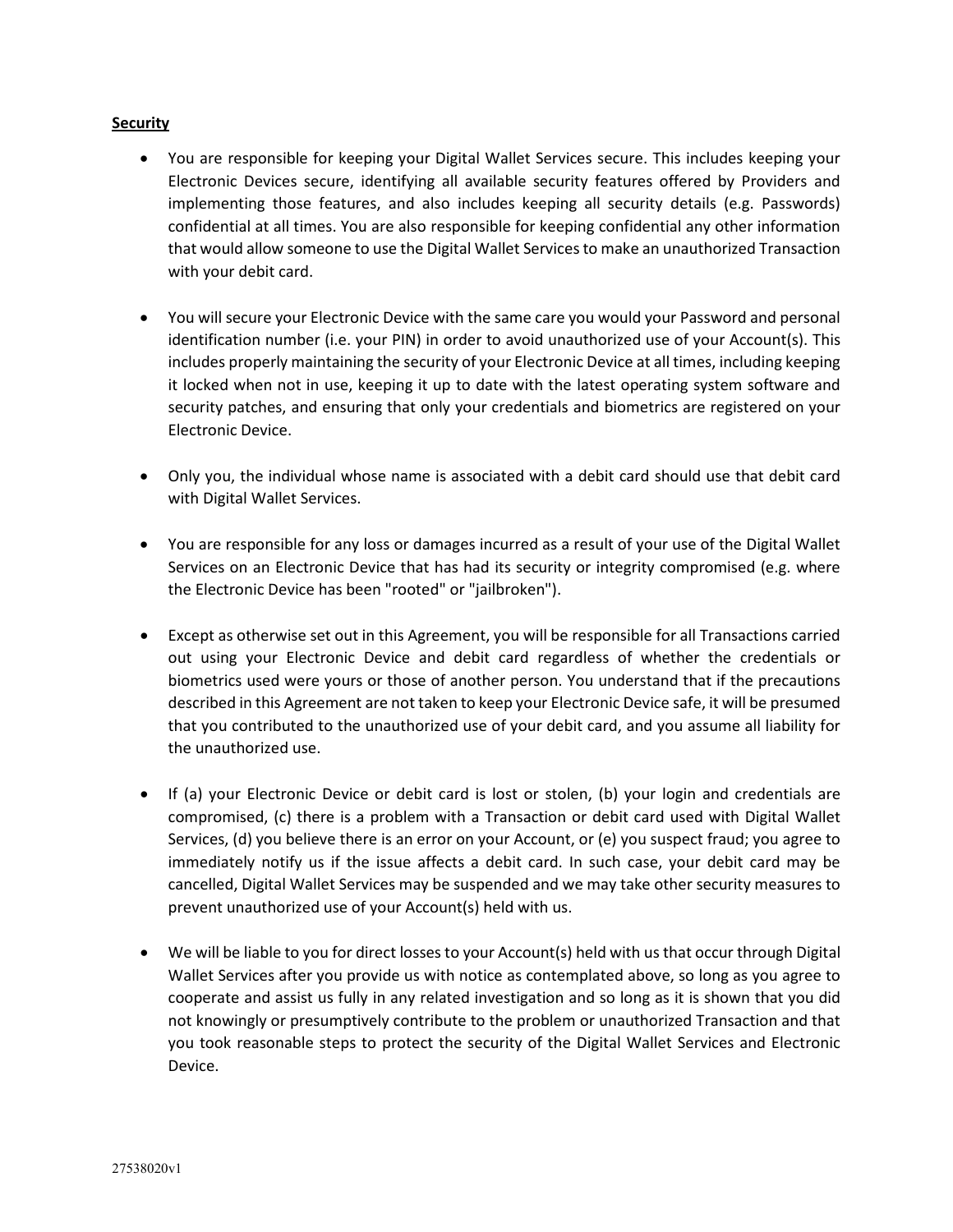• If you intend to sell, give away or dispose of your Electronic Device, you should first delete all debit cards and other personal information from your Electronic Device.

### **Your Information**

- The collection, use and disclosure of your personal information is governed by our Privacy Policies. In addition, you agree that we may collect, use and disclose personal information about you, including information related to your Account(s) and use of Digital Wallet Services, in order to verify your identity and to facilitate your use of the Digital Wallet Services.
- To help protect you and us from error and criminal activities, your information may be shared between us and a Provider as reasonably required for purposes of fraud detection and prevention (for example, informing a Provider if you notify us of a lost or stolen Electronic Device), and similar purposes, as required.
- You understand and agree that we may aggregate and anonymize information relating to your spending and Transactions for analysis purposes and may share that anonymized information with Providers.
- You understand that use and disclosure of your personal information by Third Parties may be governed by additional privacy policies in force between you and Third Parties, such as a Provider. You are solely responsible for identifying, understanding and complying with all additional privacy policies.

# **PART 6 - MOBILE REMOTE DEPOSIT SERVICES**

#### **Application of this Part**

• The terms of this Part 6 apply if you enroll and use the Mobile Remote Deposit Services. If there is a conflict between the terms in Part 6 and the general terms and conditions in Part 1, the terms of this Part 6 will apply to the extent necessary to resolve the conflict.

#### **Definitions**

The following terms will have the following meanings in this Part 6:

"**Central 1**" means Central 1 Credit Union who provides technology and services to us that we may use to provide the Mobile Remote Deposit Services;

"**Eligible Account**" means an Account that you hold with us, to which we allow you to make deposits using the Mobile Remote Deposit Service;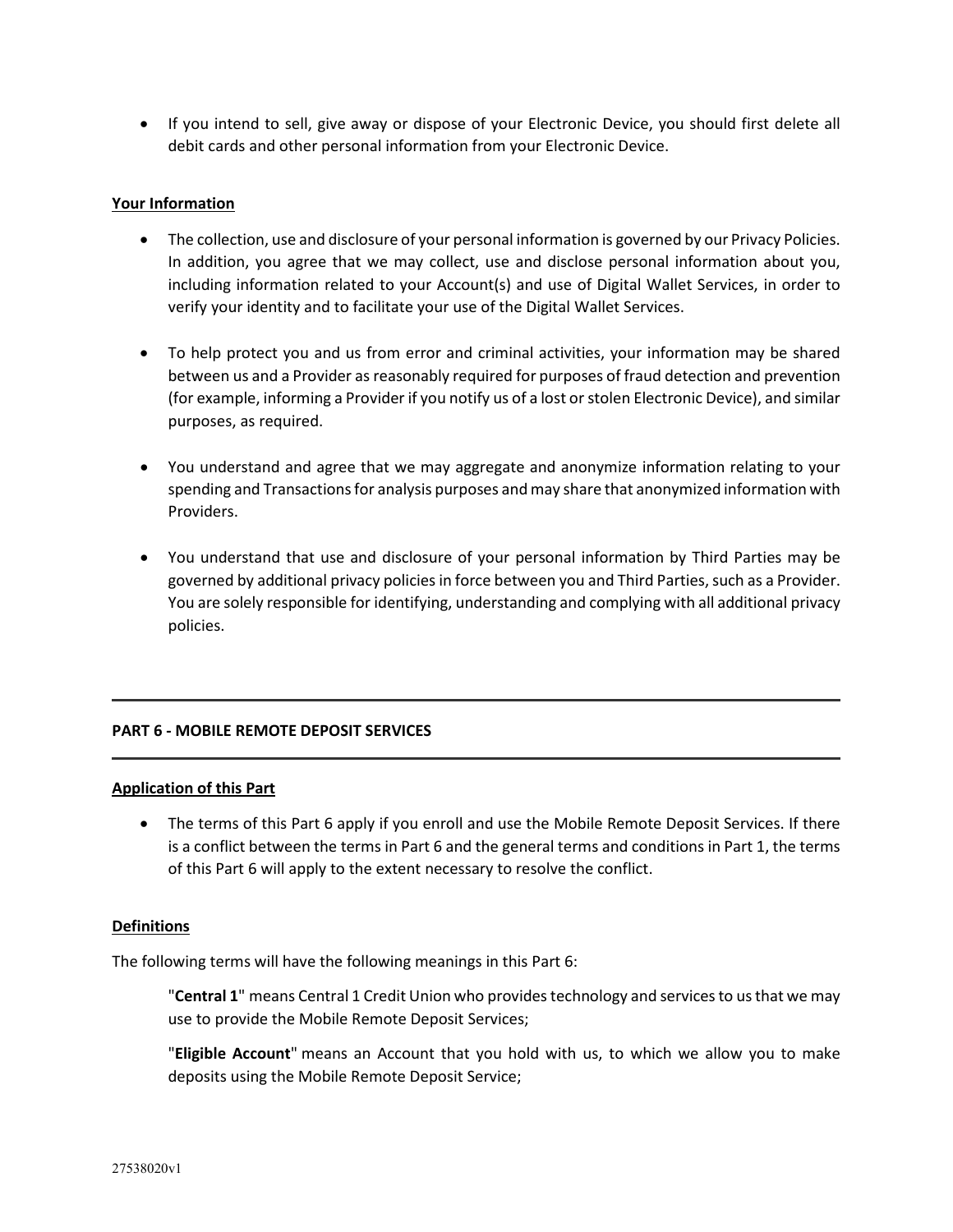"**Eligible Item**" means a Deposit Item that meets the Requirements for Eligible Items described in this Part 6;

"**Deposit Item**" means a paper cheque (including a bank draft) that is denominated in Canada dollars and that is drawn on a financial institution branch domiciled in Canada or the United States;

"**Mobile Remote Deposit Service**" means the remote deposit capture service that we may offer through Online Banking. The Mobile Remote Deposit Service allows you to make deposits to an Eligible Account by taking a picture of the front and back of an Eligible Item and then delivering the image and deposit information to us; and

"**Official Image**" means an electronic image of an Eligible Item that you create by taking a picture of the front and back of the Eligible Item with an Electronic Device.

### **Availability and Use of Mobile Remote Deposit Services**

- You acknowledge that we may make all or part of the Mobile Remote Deposit Services available to you from time to time but we are not under an obligation to do so.
- The Remote Deposit Services are subject to number and dollar limits that may change from time to time without prior notice to you. Any such limits and changes will be effective when established by us.
- You acknowledge that we may impose additional requirements on your ability to use the Mobile Remote Deposit Services and that we may change these requirements at any time without prior notice to you.
- If we make the Mobile Remote Deposit Services available to you: (i) we appoint you as our agent to act on our behalf in the creation and transmission to us of Official Images and other information regarding an Eligible Item and you agree not to delegate this role to any other person or otherwise let any other person purport to create or transmit an Official Image to your Account; (ii) you agree that we may provide information about you and your use of the Mobile Remote Deposit Services to Central 1 (including personal information) to allow us and Central 1 to provide the Mobile Remote Deposit Services to you; and (iii) you agree to grant to Central 1, a non-exclusive, irrevocable, perpetual, royalty-free, world-wide right and license to use (and to authorize other persons to use) Official Images, other information regarding an Eligible Item and additional information that we may provide to Central 1 about you and your use of the Mobile Remote Deposit Services for the purpose of providing the Mobile Remote Deposit Services to you.
- Any notice that we send to you in connection with the Mobile Remote Deposit Services is for information purposes only and it does not guarantee that we will accept an Official Image or that your Account will be credited. This includes any notice that we provide to you confirming that we have received an Official Image from you after you use the Mobile Remote Deposit Services.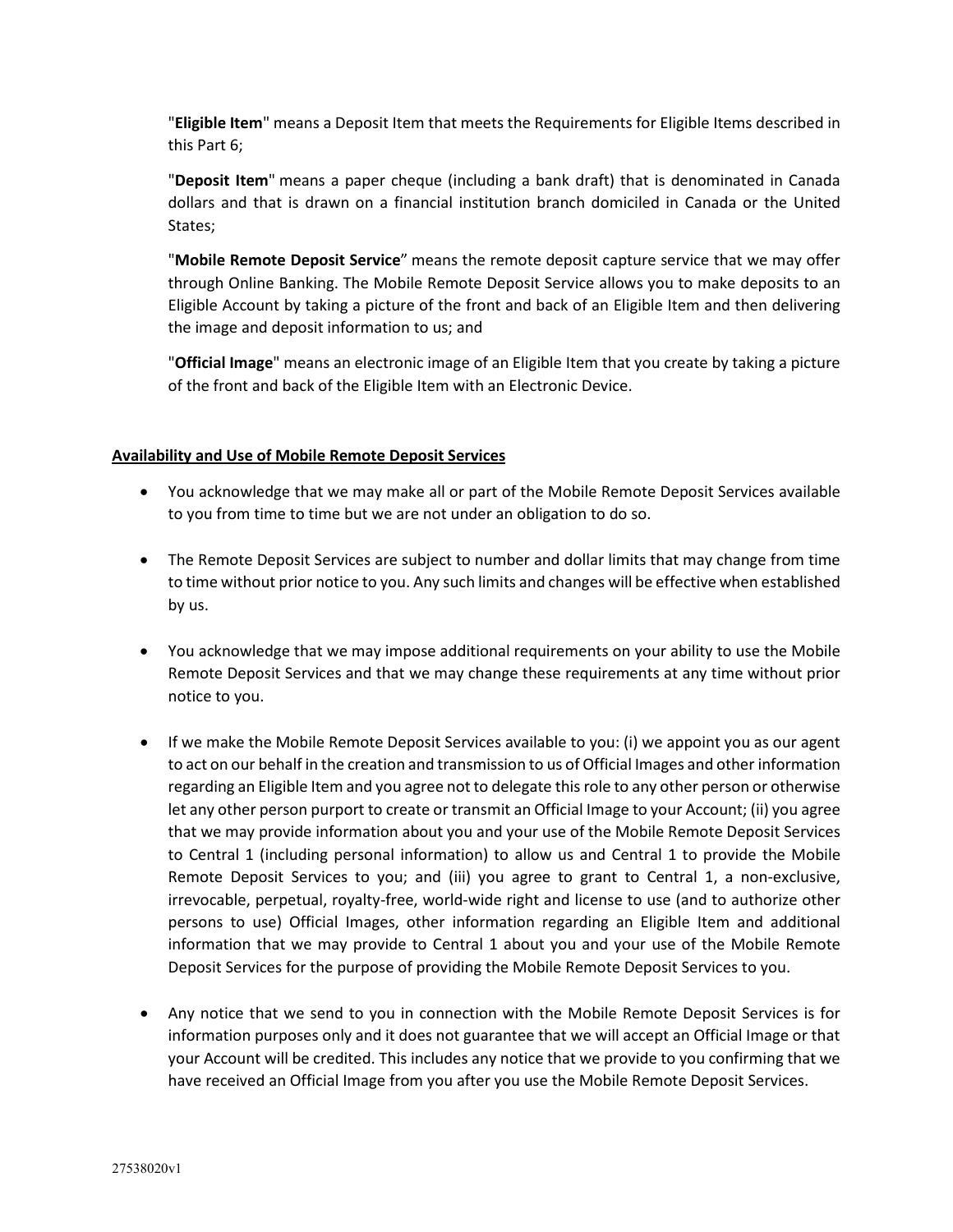### **Equipment and Software**

• To use the Mobile Remote Deposit Services, you must obtain and maintain at your expense, compatible equipment and software that we may specify from time to time.

### **Requirements for Eligible Items**

- You agree to use the Mobile Remote Deposit Services only to image, transmit and deposit Official Images of Eligible Items.
- Each Official Image that you transmit must be an original of the Eligible Item. You agree not to image, deposit or transmit photocopies or printouts of electronic copies of a Deposit Item.
- You agree not to use the Mobile Remote Deposit Services to image, transmit or deposit any of the following types of Deposit Items: (i) Deposit Items which are not Eligible Items; (ii) Deposit Items which have already been deposited through Mobile Remote Deposit Services, a remote deposit capture service offered by another credit union, financial institution or other entity or items previously deposited by any other means; (iii) Deposit Items payable to any person that has not authorized you to handle such Deposit Items; (iv) Deposit Items which are endorsed on the back in a way that does not comply with this bullet point; (v) Deposit Items which are post-dated or dated more than 6 months prior to the date of deposit; (vi) Deposit Items that have been altered on the front; (vii) Deposit Items which you know or suspect are not authentic, are fraudulent or are not otherwise valid; or (viii) Deposit Items that are payable jointly, unless it is deposited into an Account in the name of all the payees.
- The Eligible Item that you transmit to us must: (i) be legible (which we will determine in our discretion); (ii) comply with the requirements that we establish for the quality of Eligible Items from time to time, and (iii) comply with the requirements established by the Canadian Payments Association (or other applicable regulatory agencies or bodies) from time to time (this includes the requirement that the date, drawee institution, payee, amount in words and figures, signature of the drawer and magnetic ink character recognition (MICR) information must be clearly legible).

# **Receipt and Processing of Eligible Items**

- If you make a deposit at any time when we are not open for business, we will process the deposit on the next business day.
- The day of deposit will be the day we process the Official Image of the Eligible Item. We will credit funds to your Account upon our receipt of the Eligible Item but you acknowledge that we may place a "hold" on funds that are sent or received through the Mobile Remote Deposit Services and therefore the availability and access to the funds will be subject to any hold that we place on the funds (as well as any other limits or restrictions described in this Agreement).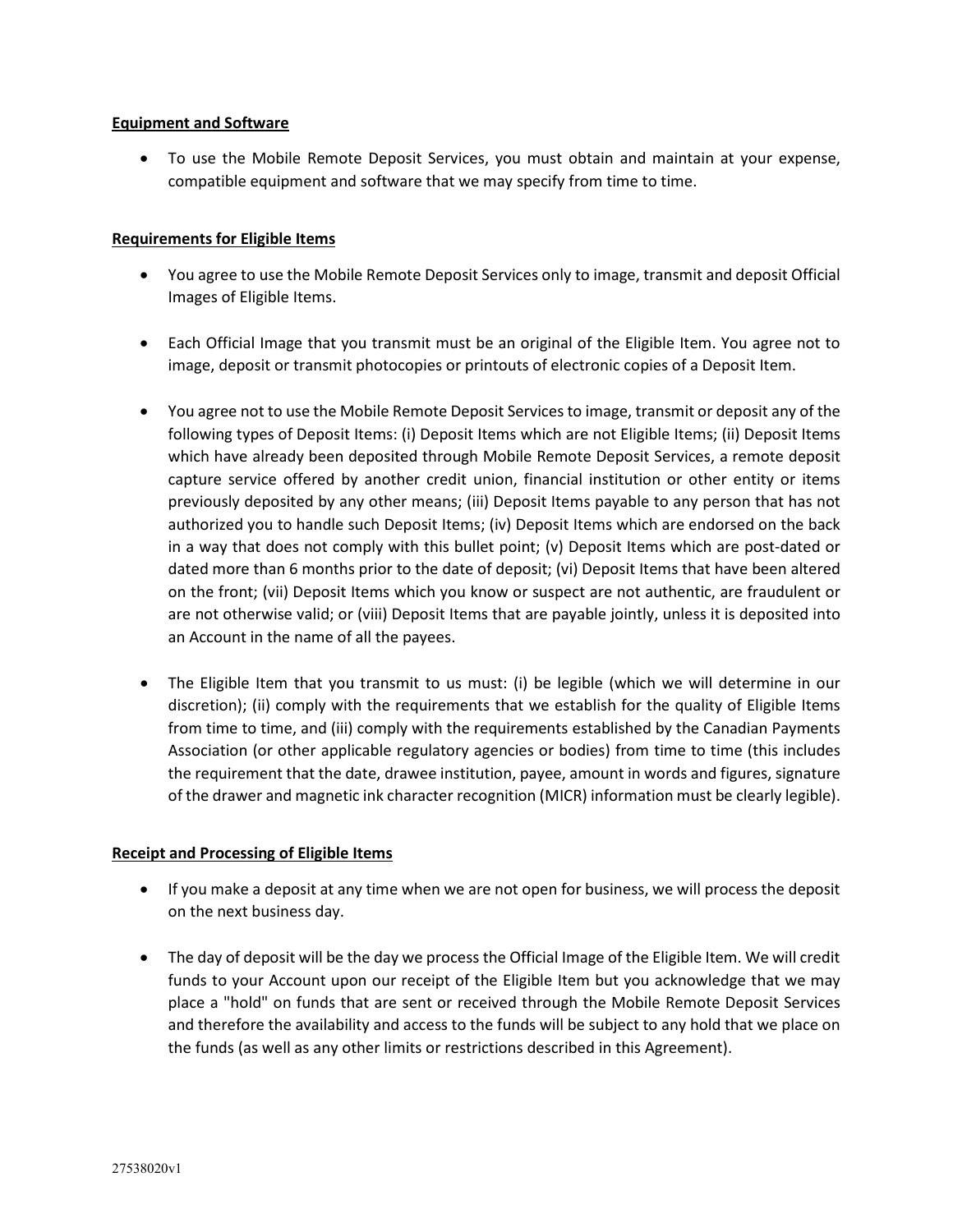- You acknowledge that we may determine (and change from time to time) the manner in which Eligible Items are cleared, presented (or represented) for payment and collected.
- If the deposit amount does not match the amount of the Eligible Item transmitted, we will adjust your Account to reflect the amount on the Eligible Item received.
- You acknowledge that we can reject any Deposit Item (or any other instrument or item that is transmitted through the Mobile Remote Deposit Services) whether or not it is an Eligible Item. You also agree that we are not responsible for Eligible Items that we do not fully receive or that are corrupted during transmission.
- You acknowledge that a Deposit Item (or any other instrument or item that is transmitted through the Mobile Remote Deposit Services ) may be returned to us by another financial institution if the financial institution determines that the Deposit Item (or other instrument or item, as applicable) cannot be processed, is illegible or otherwise unacceptable. We may also charge back to your Account at any time, any item or Transaction of any kind that we subsequently determine was not eligible for deposit or which has been deposited into your Account and is not paid on presentation.

# **Your Responsibilities After Transmission of an Eligible Item**

- You agree that immediately after transmission of an Official Image, you are responsible for marking the face of related Eligible Item as having been "deposited" or a with similar mark (e.g. "void" or "paid") that prevents the Eligible Item from being re-deposited or re-presented, taking care not to obscure any material details of the Eligible Item.
- You agree to verify that deposits expected to be made to your Account reconcile with dates and amounts applicable to transmissions made using the Mobile Remote Deposit Services. You further agree to notify us of any errors, omissions, irregularities or concerns about potential fraud or the security of the Mobile Remote Deposit Services.
- You agree to securely retain each Eligible Item for at least 120 calendar days from the date it is successfully deposited and to destroy the Eligible Item within 120 calendar days of the successful deposit date.
- During the time you retain the Eligible Item, you agree to provide, within five business days, the original Eligible Item to us upon request. If you do not comply with such a request, then we can place a hold on or reverse any credit made to your Account in relation to the Eligible Item, even if this creates an overdraft on your Account.
- You are responsible for any costs associated with obtaining a replacement Deposit Item in the event that we request you re-transmit an Official Image of that Deposit Item and the original Deposit Item was lost or destroyed.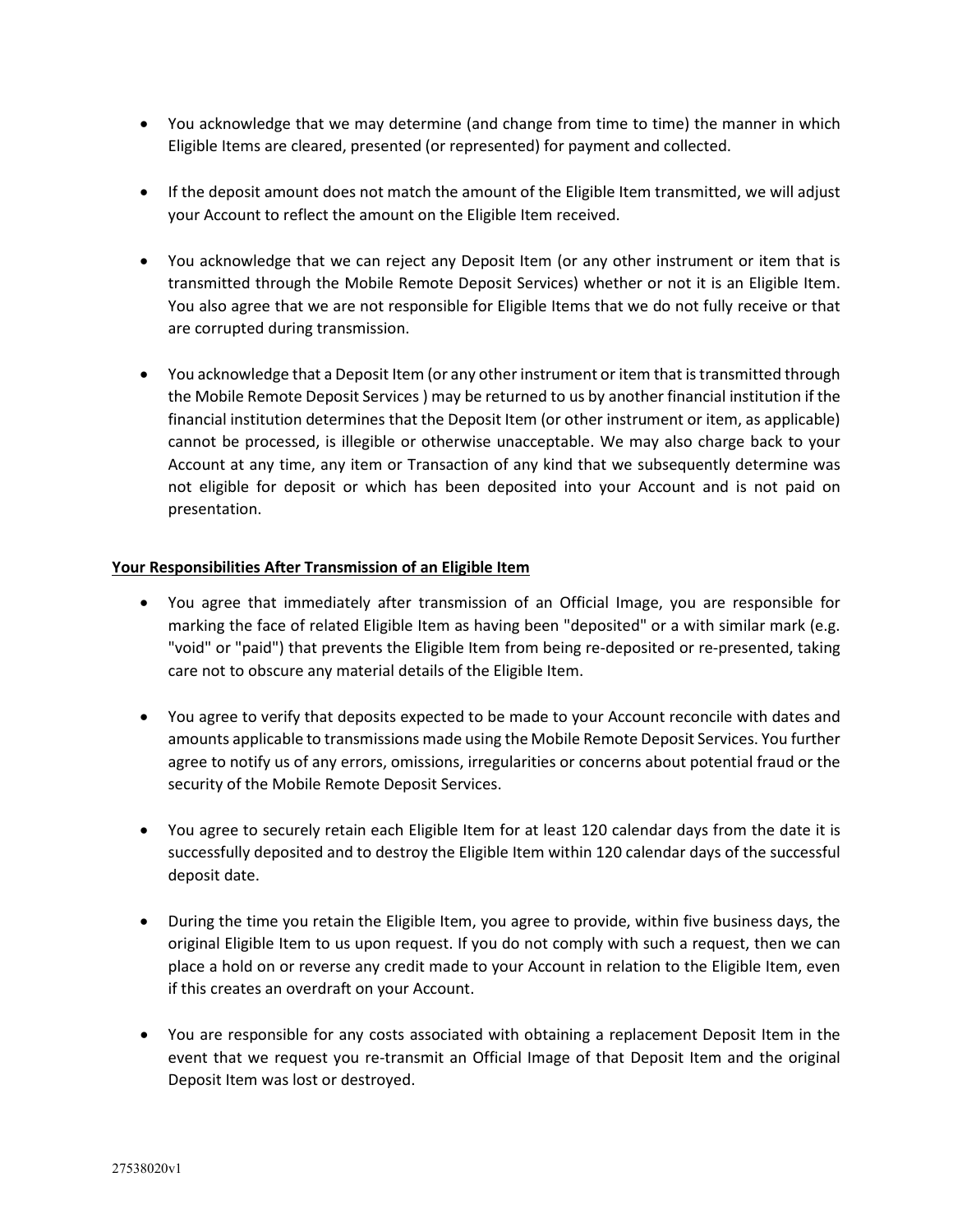### **Investigations**

• You agree to cooperate with us in our investigation of any unusual, improper, unauthorized, suspicious or fraudulent activities relating to the transmission of Deposit Items or the use of the Mobile Remote Deposit Services. You also agree to provide reasonable assistance to us in our investigation of any poor quality transmissions, or resolution of other customer claims relating to the Mobile Remote Deposit Services.

# **Disclaimers, Liability Limitations and Indemnification Requirements Specific to the Mobile Remote Deposit Services**

- You acknowledge and agree that we expressly disclaim all warranties of any kind as to the Mobile Remote Deposit Services, including implied warranties of merchantability, fitness for a particular purpose, and non-infringement.
- You agree that we will not be responsible for any losses or damages, including, but not limited to, damages for loss of profits, use of data (even if we have been advised of the possibility of such damages) resulting from: (i) your use or your inability to use the Mobile Remote Deposit Services; (ii) an interruption in your receipt of the Mobile Remote Deposit Services or a delay in processing a deposit; (iii) our requirement that you obtain another Deposit Item as contemplated in this Part 6; (iv) unauthorized access to or alteration of your transmissions or data; (v) any other person transmitting a Deposit Item (or any other item or instrument) to the credit of your Account; (vi) the poor quality of the Official Image or Deposit Item (including rejection of the Deposit Item or delayed or incorrect crediting of the Deposit Item); (vii) any charge back or adjustment that we make to your Account as contemplated in this Part 6; or (viii) any inaccurate information you supply regarding the Deposit Item.
- By using the Mobile Remote Deposit Services you accept the risk that an item may be intercepted or misdirected during transmission. We are not responsible to you or any other person if this does happen.

# **Your Declarations and Warranties**

- Each time you transmit a deposit using the Mobile Remote Deposit Services you declare and warrant to us that: (i) you are transmitting an Eligible Item; (ii) the Official Image accurately represents all pertinent information on the front and back of the Eligible Item at the time of transmission; (iii) you have not already deposited or cashed the Eligible Item; and (iv) you will not re-deposit or re-present the original Eligible Item.
- You agree to take all necessary precautions to prevent any other person from creating or transmitting an Official Image to the credit of an Eligible Account.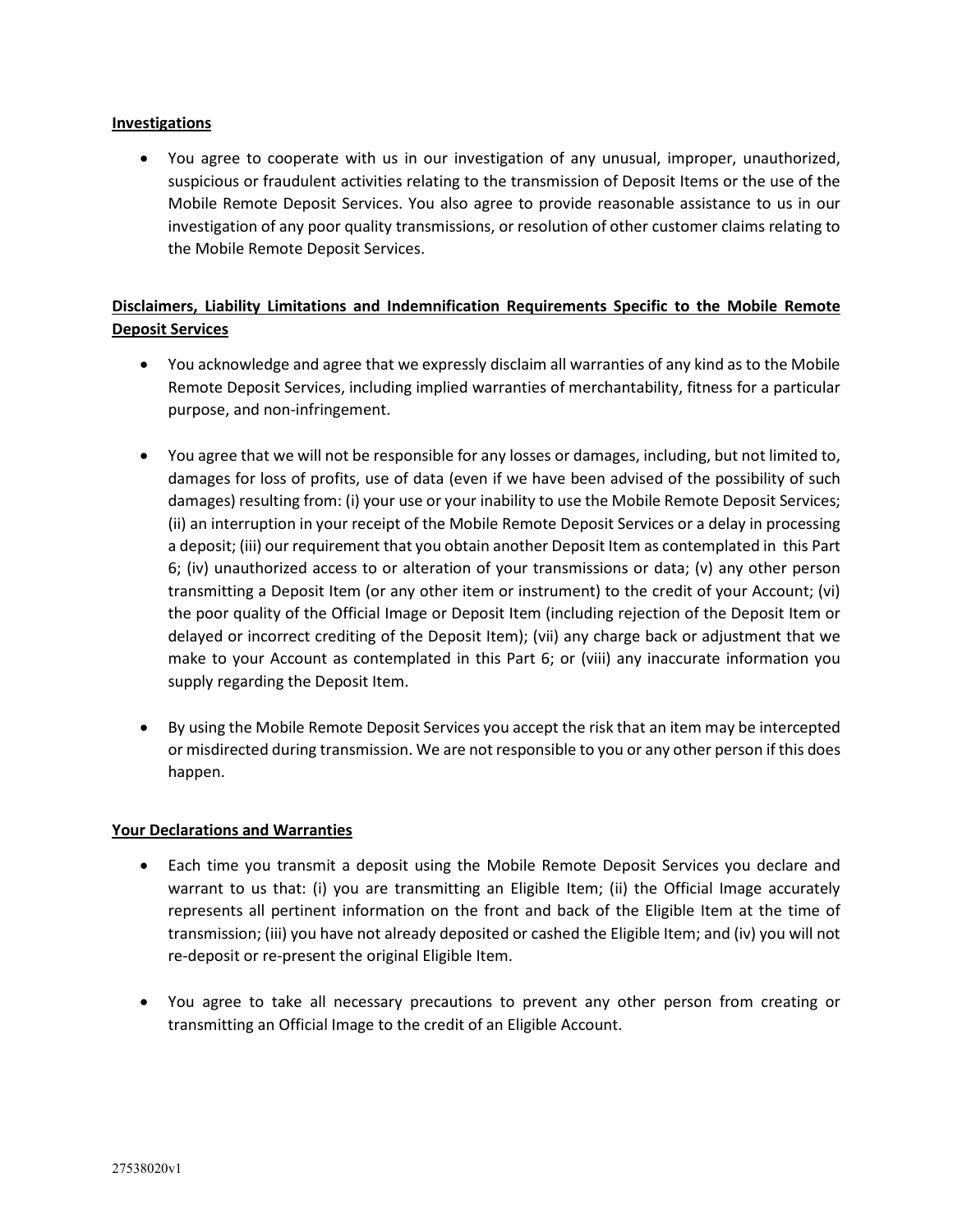#### **Indemnification**

- You agree to indemnify and hold us harmless from any loss or damage we may incur because of your breach Your Declarations and Warranties set forth in this Part 6 (except for any loss or damage that we incur because of our own negligence or intentional misconduct).
- You agree to indemnify and hold us, our affiliates, our service providers and Central 1 and all of their connected parties, including, without limitation, their respective agents, directors, officers and employees, harmless from any Third Party claims liability, loss, damages, expenses and costs (including but not limited to, direct, indirect and consequential damages and reasonable attorney's fees) that are caused by or arising from: (i) your use of the Mobile Remote Deposit Services; (ii) the re-deposit or re-presentation of items that were at any time presented as Official Images of Eligible Items; (iii) the misuse of Official Items (or items purporting to be Official Items); or (iv) your violation of any terms and conditions in this Part 6.
- You agree to assist and cooperate with us fully and as reasonably required by the indemnified parties in the defence of any demand or claim made against any of them in connection with this Part 6. You further agree that this indemnity will survive indefinitely after the termination of this Agreement and apply to the extent permitted by law.

#### **PART 7 - BUSINESS SERVICES**

#### **Application of this Part**

- The terms of this Part 7 apply to the use Business Services. If there is a conflict between the terms in Part 7 and any other Part of this Agreement, the terms of this Part 7 will apply to the extent necessary to resolve the conflict.
- If this Part 7 applies, then wherever the terms "**you**", "**your**" and "**Account Holder**" are used in this Agreement, then each of these terms will be deemed to mean (a) an individual Business User, and (b) the Business itself. Each provision of this Agreement will apply to you in accordance with your business role as or within the Business.

#### **Definitions**

The following terms will have the following meanings in this Part 7:

"**Business**" means a sole proprietorship, partnership, corporation, society, holding corporation, joint venture, association or other business organization which carries on commercial activity through its Account.

"**Business Services**" means the Services that we make available for use by or on behalf of Businesses and Business Users.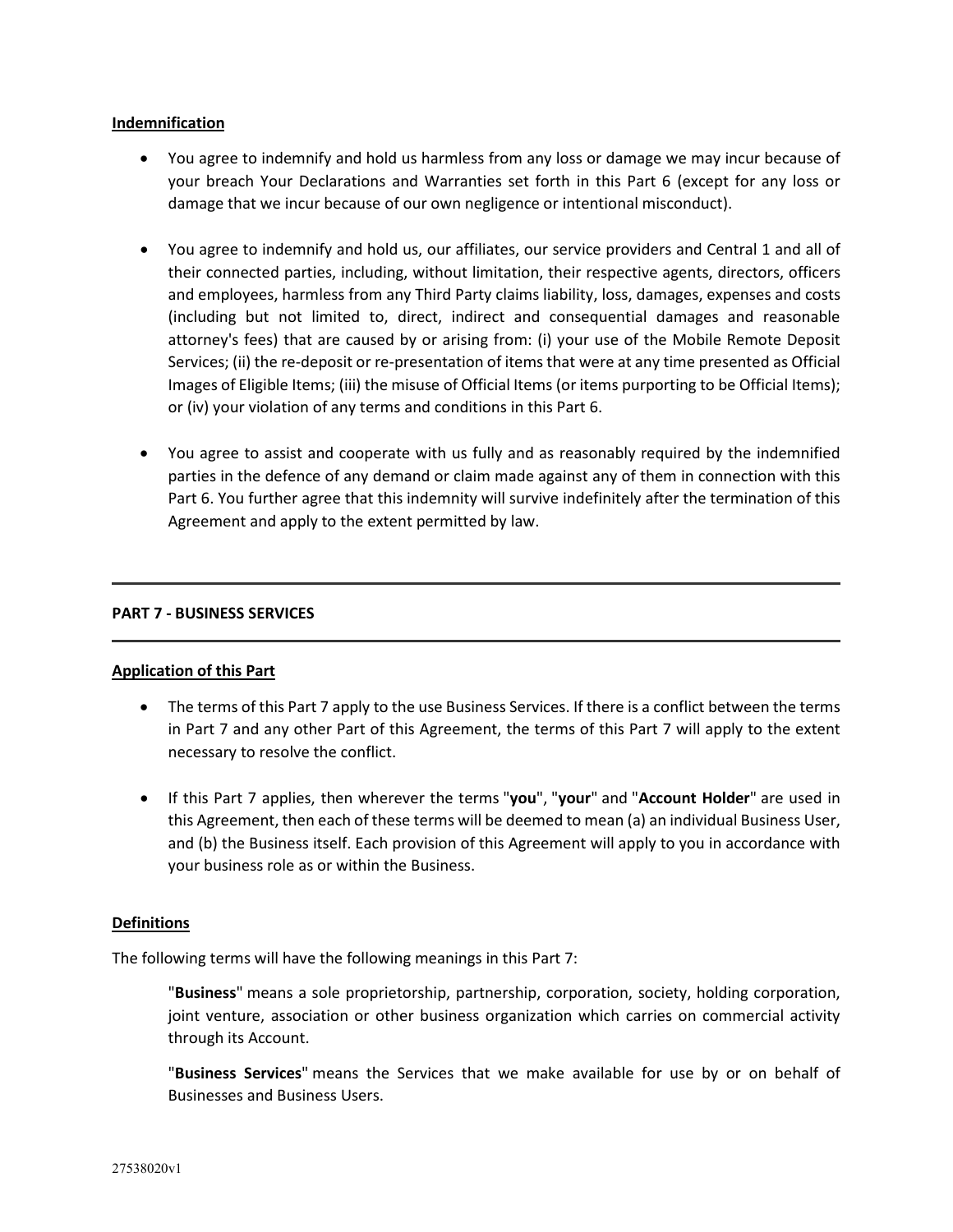"**Business User**" means a Signing Officer or Delegate.

"**Delegate**" means any person authorized by a Signing Officer on behalf of the Business to undertake limited actions with respect to Account functions, and includes Initiator Delegates and Read-only Delegates.

"**Initiator Delegate**" means any person authorized by a Signing Officer to start, view and cancel certain Transactions on the Account and to view the Account using an Electronic Device; and

"**Read-only Delegate**" means any person authorized by a Signing Officer to view the Account using an Electronic Device.

"**Signing Officer**" means any person authorized by the Business to provide any instructions or authorize any Transactions on the Account, and for whom notice of such authorization has been given to the Credit Union.

### **Availability of Business Services**

- You acknowledge that we may make Business Service available to you from time to time but we are not under an obligation to do so.
- You acknowledge your Accounts used in connection with the Business Services may not be included in an aggregate view of all your Accounts, and you may be required to access your business-related Accounts separately from other Accounts.

# **Enrollment in Business Services**

- In order to enroll in Business Services, one of the Business' designated Signing Officers must complete the registration procedure. Implementation of the Business Services is subject to our review and approval.
- If the Account has a dual-signature requirement, then the following shall apply:
	- o Two of the designated Signing Officers must complete the registration procedure.
	- $\circ$  Transactions under the Business Services cannot be performed on the Account until two Signing Officers have completed the Business Service registration process.
	- $\circ$  During the period where only one of the Signing Officers has completed the registration process the Account will be available to be viewed by the initial Signing Officer that has completed the registration process.
	- o We may reject the Business's enrollment in Business Services if two Signing Officers do not complete the Business Service registration procedure within fifteen (15) calendar days.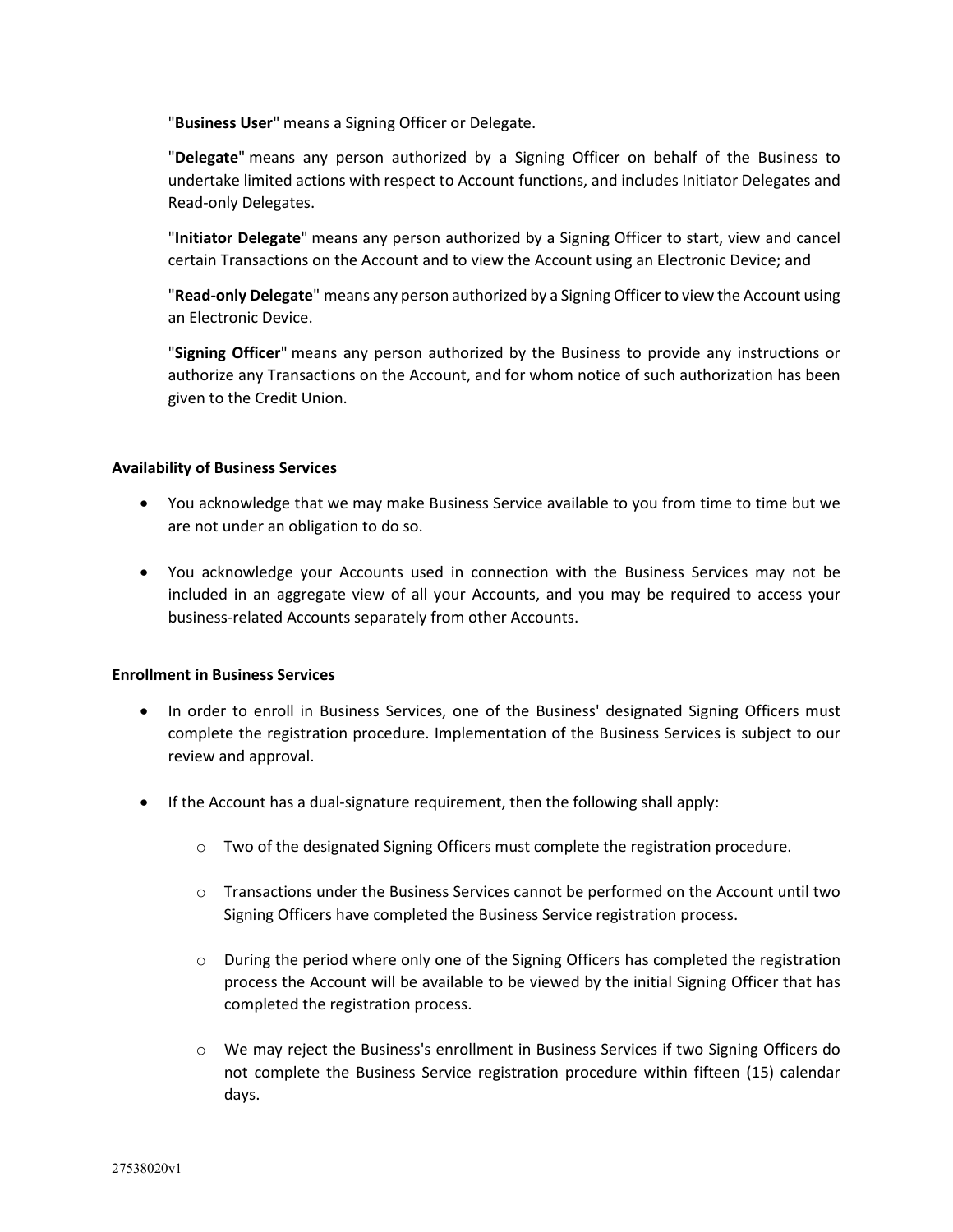# **Different Levels of Access**

- We may provide different levels of access to the Business Services for different categories of Business Users. A Business User's ability to access an Account and use the Business Services will be limited by the level of access that we provide to him or her. It is the responsibility of the Business to ensure that the level of access we provide to a particular Business User is appropriate for that person.
- By designating a person as a Signing Officer, the Business is authorizing that person to view information about the Business and to carry out online Transactions on behalf of the Business. In addition, Signing Officers are authorized to appoint and remove Delegates on behalf of the Business.
- If the Business requires more than one Signing Officer to authorize a Transaction then we may allow one Signing Officer to initiate a Transaction however another Signing Officer(s) will generally be required by us to approve the Transaction. Nonetheless, the Credit Union may (in its sole discretion) choose to receive or rely on instructions from any single Signing Officer on behalf of the Business even if two or more signatures are otherwise required to operate the Account (e.g. to sign cheques, etc.).
- By designating a person as a Delegate, the Business is authorizing that person to access and view information about the Business and the Account.
- Delegates do not have the right to carry out online Transactions on behalf of the Business. Any Transactions which are started by an Initiator Delegate must be authorized by a Signing Officer (or Signing Officers, if dual authorization is required) before being completed.
- We are not responsible for determining the adequacy of the authority of any Business User and we are entitled to rely on any instruction provided to us by a Business User which is within the scope of their designated authority as set out above. It is the Business's responsibility to verify the identity of each Signing Officer or Delegate at the time of his or her appointment and to provide that information to us when requested.
- A Business User has the authority to request that the Credit Union stop printing or mailing Account statements to the Business.

# **Collection, Use and Disclosure of Personal Information**

• The Business will ensure that each Business User consents to the collection, use and disclosure of his or her personal information as required in order for us: (i) to verify his or her identity (including biometrics); (ii) to provide financial services and products to the Business, including to carry out actions and Transactions as the Business User may instruct; and (iii) to comply with legal and regulatory requirements.